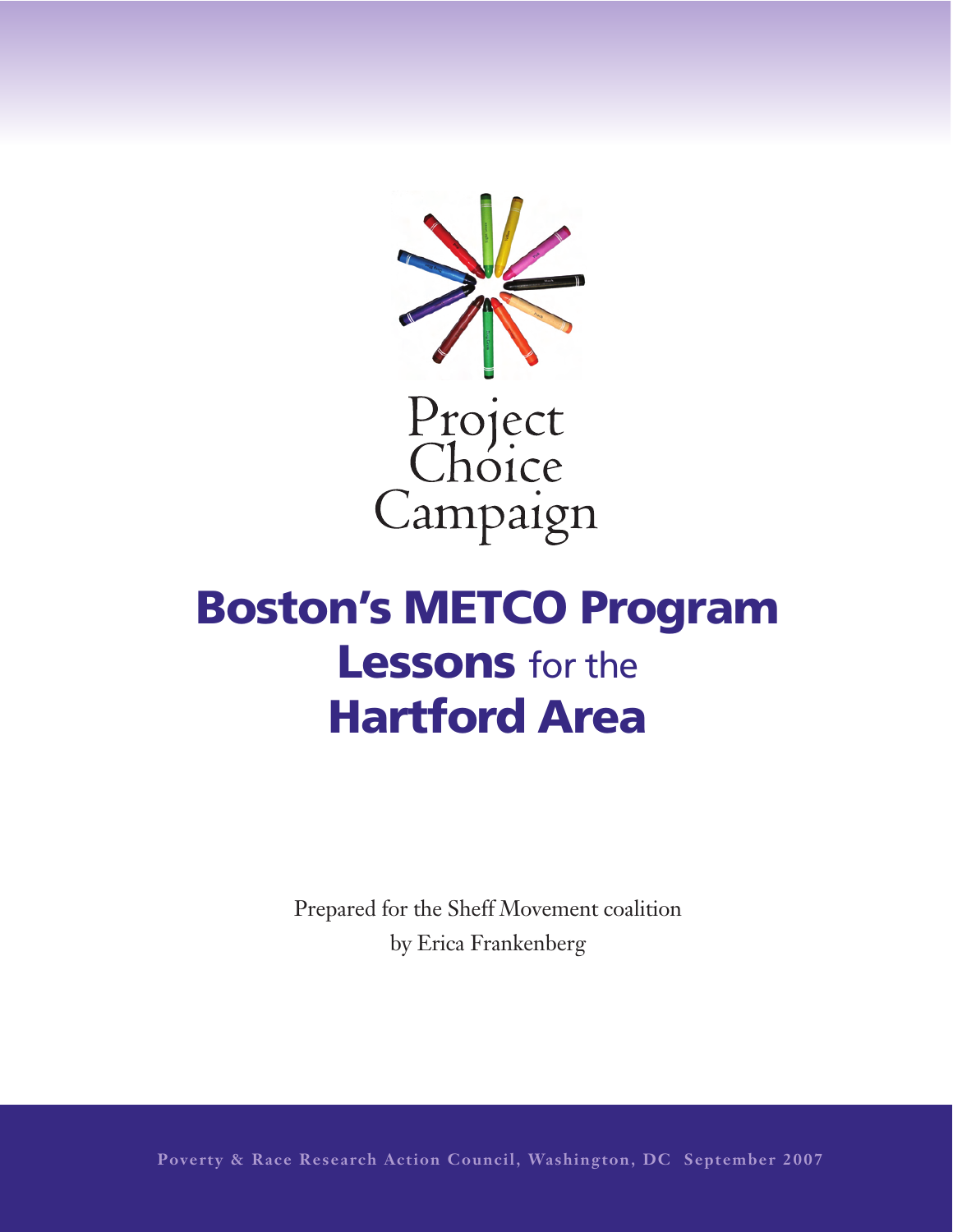

米



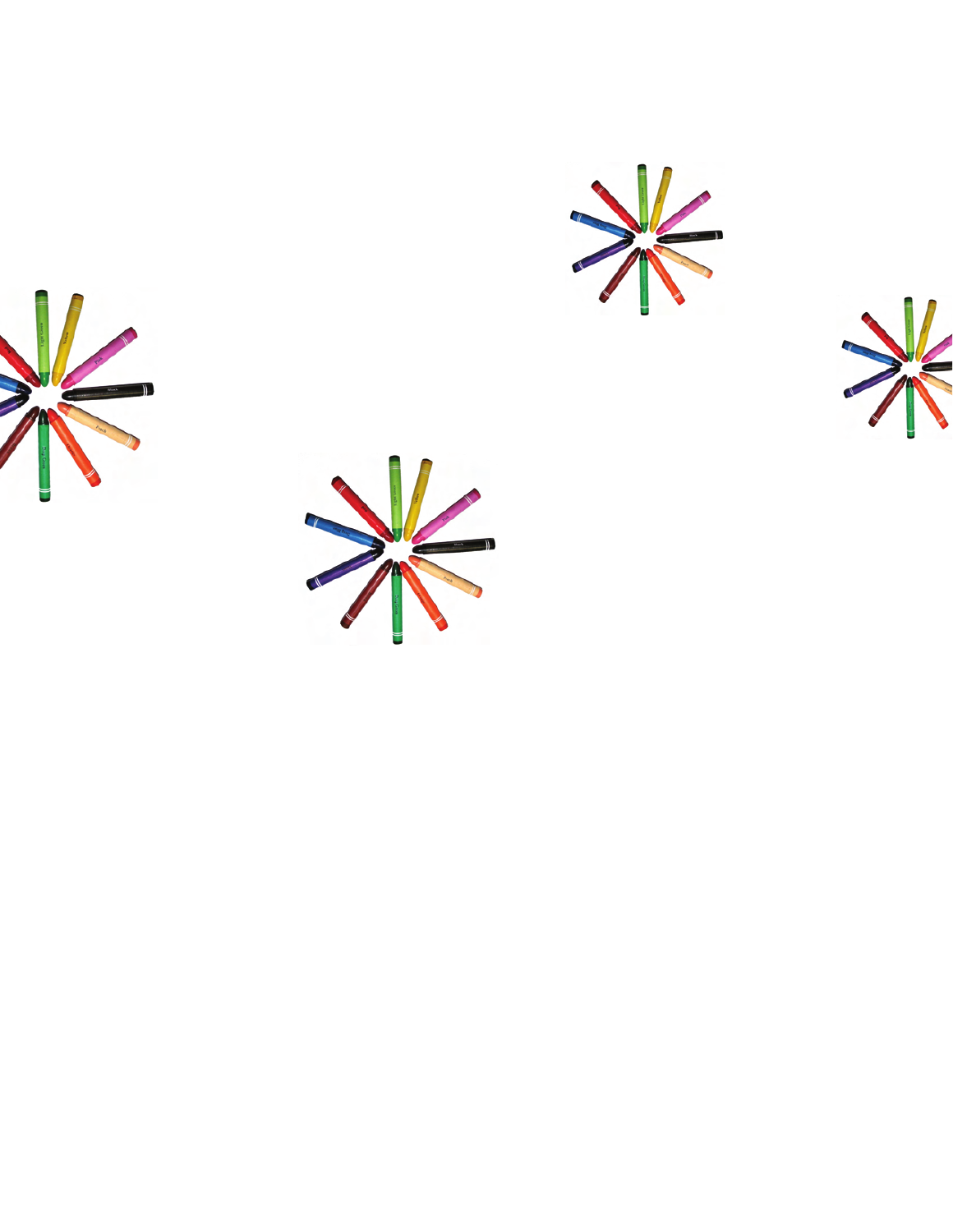The racial segregation and inequality<br>of the Boston metropolitan area is<br>well-documented. This is true<br>when examining residential patterns 1 the of the Boston metropolitan area is well-documented. This is true when examining residential patterns, $<sup>1</sup>$  the</sup> workforce,<sup>2</sup> and educational access and opportunity.3 The tumultuous school desegregation battle that was waged in Boston gained national headlines in the 1970s, and decades later large shares of Boston area minority residents report that they feel unwelcome<sup>4</sup> in a Boston metropolitan area that is overwhelmingly white. Given this landscape, perhaps it is not surprising that Boston's urban-suburban school desegregation program—begun by black leaders and parents as "a partial and temporary remedy" to the segregated, unequal Boston schools in the mid- $1960s^5$ —recently celebrated its 40th anniversary. Its longevity and popularity demonstrate its importance to generations of Boston-area families.

Boston and Hartford are within a short drive of one another. In addition to being the largest metropolitan areas in New England, the two metropolitan areas are similar demographically.6 At least two out of every three residents in both metro areas are white. The Hartford metro has a slightly larger share of Hispanic residents than Boston. Both central cities are surrounded by extremely white suburbs, which are in sharp contrast to the overwhelmingly minority urban cores. According to calculations from a series of economic indicators (e.g., percent in poverty, median income, homeownership, etc) from the 2000 Census, there were wide disparities between the cities and suburbs of these two metro areas. In fact, both regions were in the bottom quartile of all metro areas across the country in terms of the wide disparity on economic well-being indicators between the suburbs and the urban center.7 A notable difference is that the Boston metro area is roughly three times as large in terms of population as the Hartford metro area.

Boston's urban-suburban desegregation program, METCO,8 began in 1966, the same year as Project Concern in Hartford. METCO pre-dated Boston's court-ordered desegregation plan, which has since ended. Hartford was never under a court-ordered desegregation order (until the *Sheff v. O'Neill* ruling in 1996 and subsequent orders).9 Hartford Public Schools had approximately 22,300 students in 2004-05; 5.3% were white and two-thirds were receiving free or reduced price lunch (a measure of family poverty). The Boston Public Schools had 57,700 students and 14% were white while almost three out of every four students were on free/reduced price lunch. Seventeen percent of students in both districts were English Language Learners.10 In contrast to Boston Public Schools, participating METCO suburban districts are all at least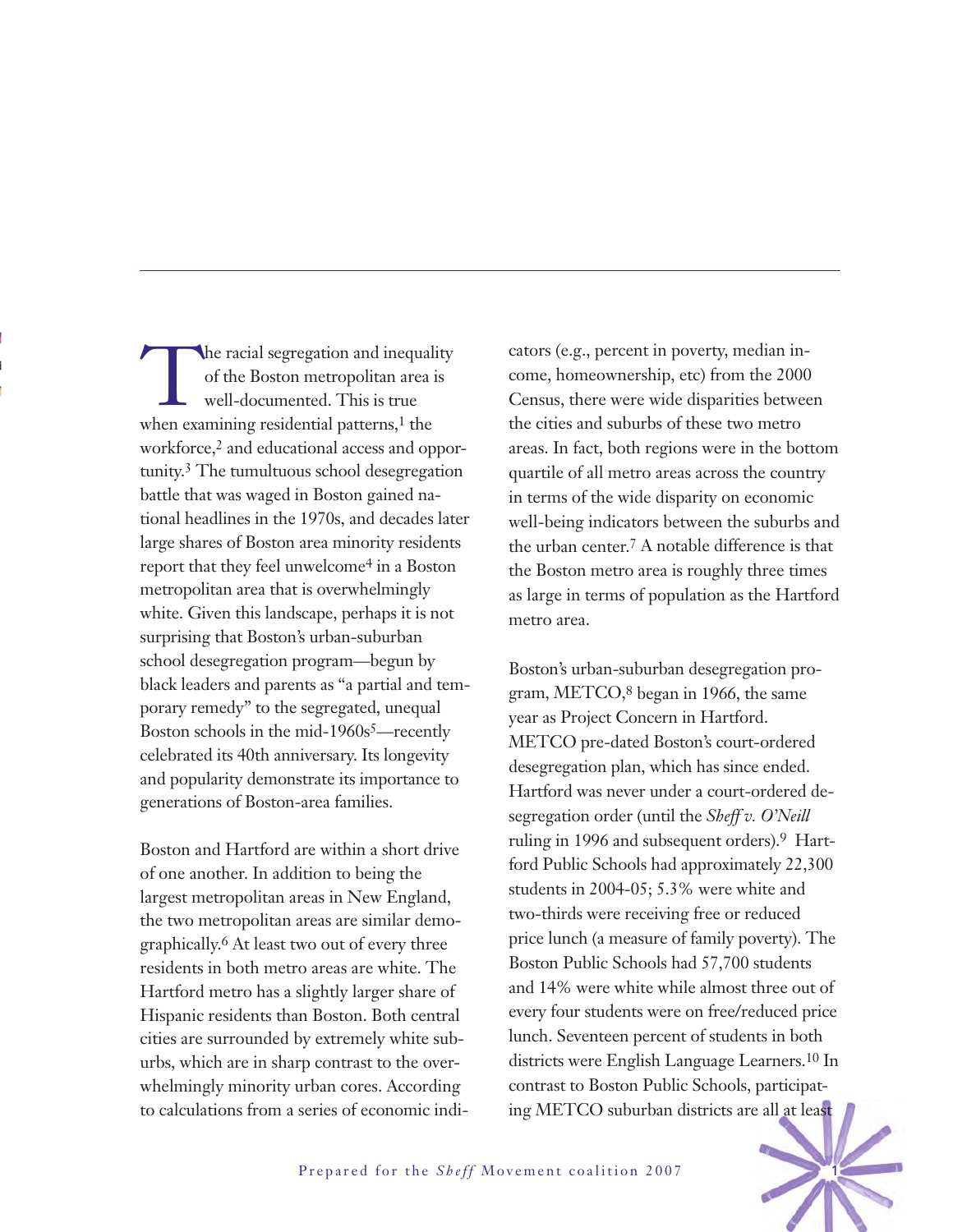70% white, with half of them having over 90% white enrollment.

This case study is organized as follows. First, there is a description of the current structure of the METCO program. Next, there is an examination of METCO's recent efforts at organizing and lobbying to maintain funding and support. There is a discussion of research findings about the program, including suggestions of how METCO could improve. Finally, this case study will conclude with an examination of the lessons of METCO for Hartford. This case study draws on interviews with METCO Inc. staff and board members and review of documents, websites, and data related to the program.

# **History and Structure of METCO**

METCO (which stands for Metropolitan Council for Educational Opportunity) began in 1966 when over 200 students from Boston attended schools in seven suburban Boston districts. The voluntary program was begun with funding from the Carnegie Corporation, but the state soon began supporting the program. Current demographics of the program are shown in Table 1.11

Like Project Choice, there are several different groups that have roles that are instrumental to the successful administration of the METCO program: the state (particularly the Legislature and the Massachusetts state department of education), METCO Inc., and METCO Directors in suburban districts.

### *The State's Role*

METCO is a state-funded grant program since it qualifies as a program under the Commonwealth's Racial Imbalance Act,<sup>13</sup> which funds programs to reduce racial imbalance and isolation in schools. Thus, each year the Legislature must allocate funding for METCO. Every participating suburban district (38 total districts) annually submits a RFP to the state, in which they indicate the number of seats the district will provide for METCO students, which is tied to the funding they request. In 2007, suburban districts were reimbursed \$3,700 for each METCO student they accepted (for comparative purposes, many of these districts may spend up to \$12,000 per student).<sup>14</sup> Additionally, approximately \$1,700 is allocated for transportation per student. In some districts, METCO Inc. is the transportation provider; for other districts, METCO, Inc. provides support to other districts where another group has bid for the transportation contract. The total funding for the program was approximately \$17 million (in fiscal year 2007) and there are now approximately 3,300 students in the program (including 135 students who attend suburban Springfield districts). The Boston Public Schools do not receive any funding for students who participate in METCO, just as they would not for students who attend private schools, for example. Each year, the legislature must choose to renew (and, possibly, increase) the grant but no legislation requires them to renew the funding annually.

Funding is a major reason that the program has not expanded in recent decades—expanding both in terms of students accepted and in the number of suburban districts that participate. METCO Inc. prioritizes closing what they term a "funding gap" before they look to expand the program. Likewise, the state department of education website acknowledges the financial burden on participating districts:

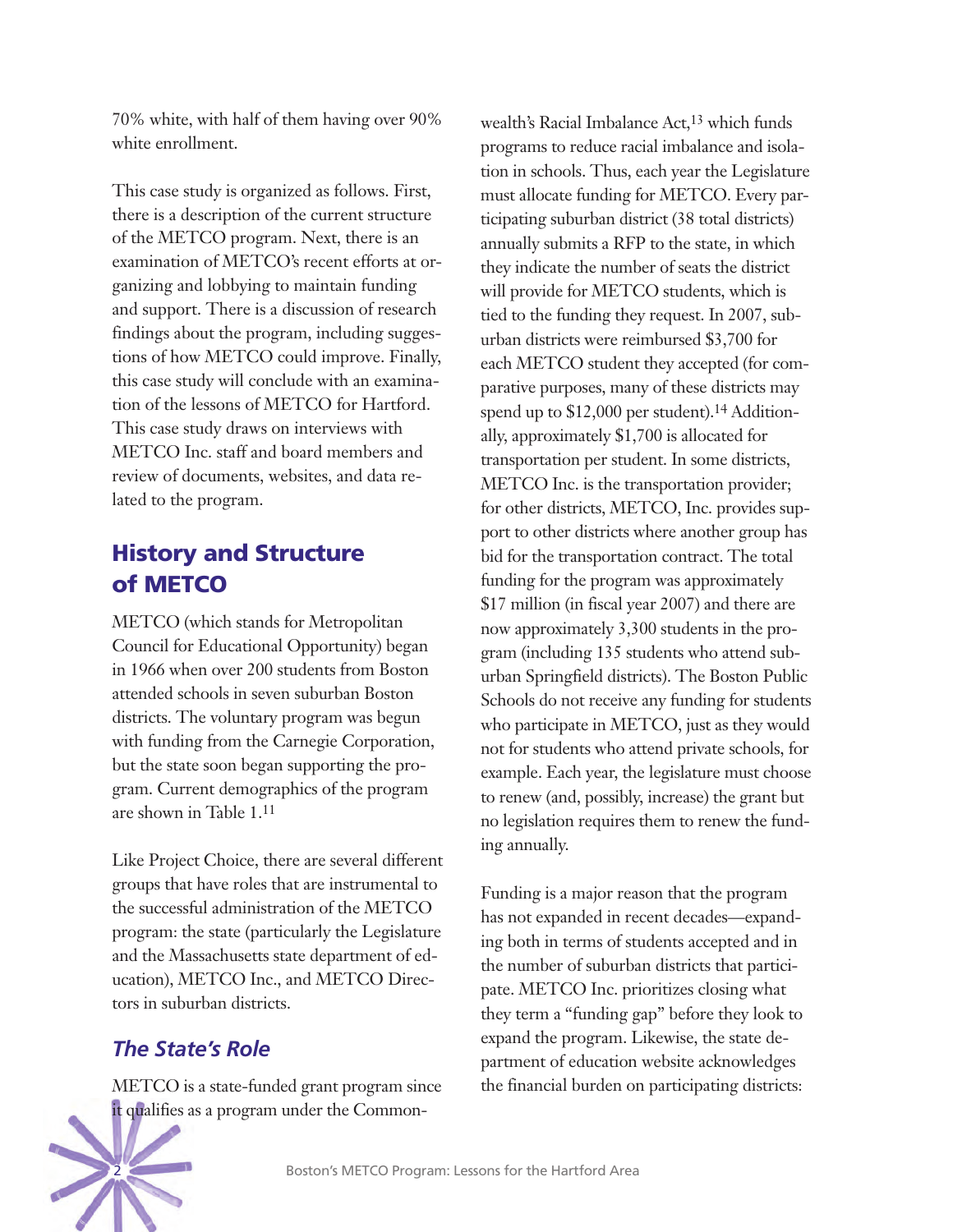|                          |                | <b>October 2006</b> |                                         |                 |                             |
|--------------------------|----------------|---------------------|-----------------------------------------|-----------------|-----------------------------|
|                          | <b>METCO</b>   | White               | <b>METCO students as Percentage of:</b> |                 |                             |
|                          | students,      | percent of          | <b>District</b>                         | <b>Minority</b> | <b>Black &amp; Hispanic</b> |
| <b>District Name</b>     | October 2006   | students            | students                                | students        | students                    |
| Arlington                | 94             | 81.0                | 2.07                                    | 10.88           | 25.84                       |
| Bedford                  | 82             | 80.0                | 3.59                                    | 17.94           | 41.25                       |
| Belmont                  | 126            | 76.1                | 3.38                                    | 14.15           | 40.73                       |
| <b>Braintree</b>         | 42             | 85.3                | 0.81                                    | 5.53            | 12.32                       |
| <b>Brookline</b>         | 291            | 62.0                | 4.74                                    | 12.47           | 28.89                       |
| Cohasset                 | 47             | 95.4                | 3.16                                    | 68.62           | 85.31                       |
| Concord                  | 106            | 82.6                | 5.71                                    | 32.79           | 65.58                       |
| Concord-Carlisle         | 72             | 84.2                | 5.73                                    | 36.28           | 69.91                       |
| Dover                    | 15             | 90.6                | 2.53                                    | 26.91           | 74.40                       |
| Dover-Sherborn           | 21             | 92.4                | 1.94                                    | 25.51           | 60.60                       |
| East Longmeadow          | 43             | 93.4                | 1.50                                    | 22.79           | 36.68                       |
| Foxborough               | 44             | 93.0                | 1.50                                    | 21.50           | 36.70                       |
| Framingham <sup>12</sup> | $\overline{4}$ | 67.4                | 0.05                                    | 0.15            | 0.19                        |
| Hampden-Wilbraham        | 21             | 92.8                | 0.56                                    | 7.74            | 12.67                       |
| Hingham                  | 39             | 94.0                | 1.03                                    | 17.12           | 36.68                       |
| Lexington                | 264            | 68.8                | 4.24                                    | 13.59           | 54.36                       |
| Lincoln                  | 89             | 69.8                | 7.25                                    | 24.02           | 38.38                       |
| Lincoln-Sudbury          | 91             | 87.8                | 5.64                                    | 46.24           | 78.36                       |
| Longmeadow               | 46             | 89.4                | 1.43                                    | 13.47           | 33.21                       |
| Lynnfield                | 33             | 92.4                | 1.44                                    | 18.89           | 41.01                       |
| Marblehead               | 73             | 93.3                | 2.33                                    | 34.83           | 48.62                       |
| Melrose                  | 120            | 88.2                | 3.40                                    | 28.83           | 47.25                       |
| <b>Natick</b>            | 60             | 86.4                | 1.31                                    | 9.66            | 21.19                       |
| Needham                  | 141            | 86.6                | 2.82                                    | 21.07           | 49.52                       |
| Newton                   | 415            | 72.0                | 3.57                                    | 12.74           | 31.30                       |
| Reading                  | 58             | 92.1                | 1.34                                    | 16.95           | 47.82                       |
| Scituate                 | 58             | 95.5                | 1.80                                    | 39.98           | 59.97                       |
| Sharon                   | 66             | 79.9                | 1.91                                    | 9.48            | 25.07                       |
| Sherborn                 | $\overline{4}$ | 91.8                | 0.84                                    | 10.25           | 40.02                       |
| Southwick-Tolland        | 18             | 94.9                | 0.95                                    | 18.54           | 29.54                       |
| Swampscott               | 43             | 91.6                | 1.77                                    | 21.02           | 33.96                       |
| Wakefield                | 47             | 94.2                | 1.35                                    | 23.21           | 40.79                       |
| Walpole                  | 49             | 92.8                | 1.25                                    | 17.38           | 25.03                       |
| Wayland                  | 132            | 80.4                | 4.59                                    | 23.43           | 58.14                       |
| Wellesley                | 157            | 82.6                | 3.39                                    | 19.48           | 44.61                       |
| Weston                   | 168            | 78.7                | 7.01                                    | 32.93           | 84.51                       |
| Westwood                 | 43             | 90.9                | 1.42                                    | 15.63           | 37.43                       |

# **Table 1: METCO Students, as Percentage of District Enrollment & Minority Share,**

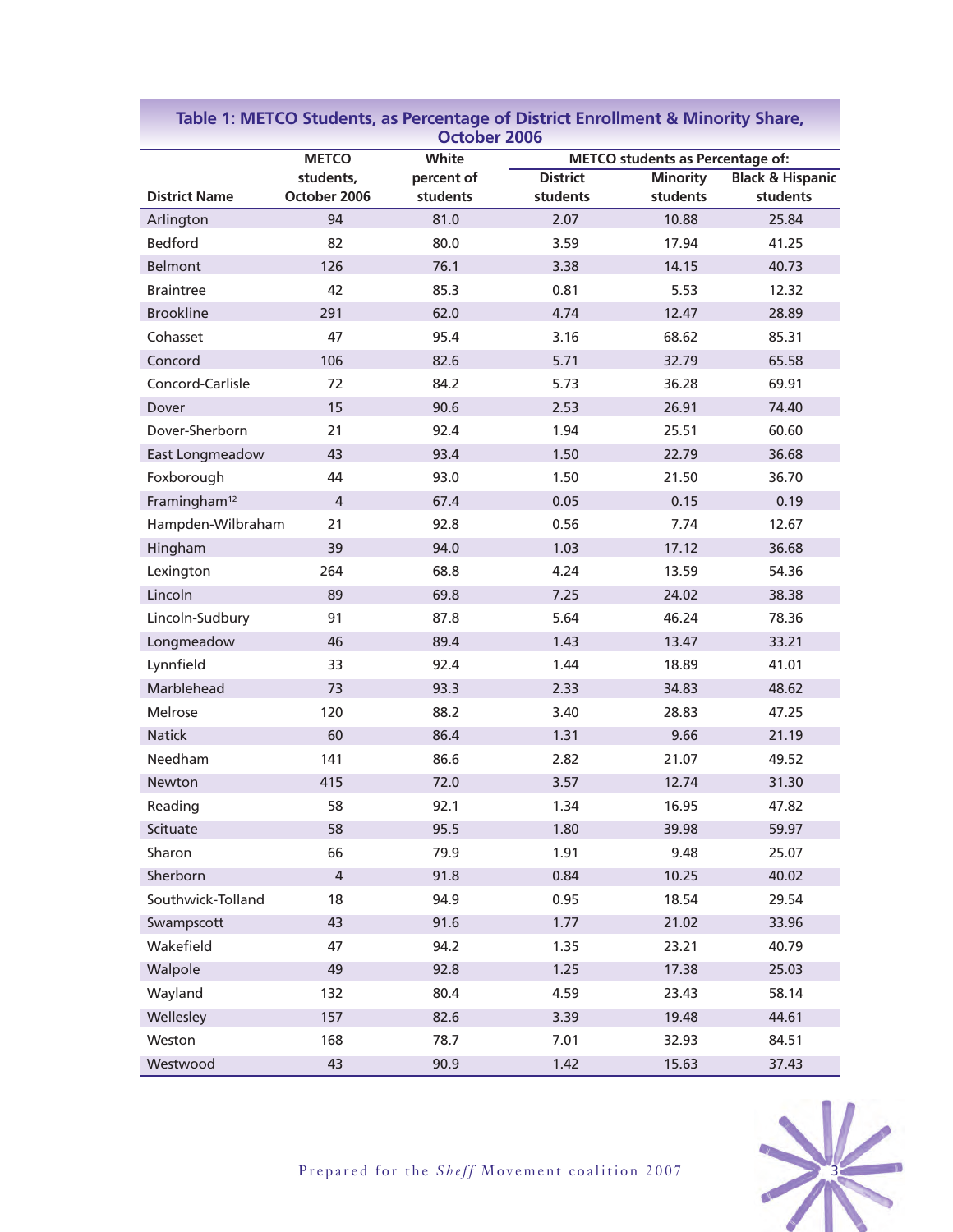[G]iven the low reimbursement and the present level funding of the program, it is unclear exactly how a school district could join without additional overall funding to the program itself. Although a school district can 'withdraw' from the METCO Program, the decision would only be made after careful discussion and consideration. A school district should meet with representatives of METCO Inc. and the Department of Education before making such intentions public.15

The state department of education has oversight for the program. In 2003, the Commissioner of Education appointed a separate METCO advisory committee, which consists of representatives from METCO Inc., suburban directors, superintendents, and METCO parents. The state also helps in terms of policy decisions and providing special education services to participating students. For example, the department of education recently streamlined the grant requirements for suburban districts.

#### *METCO Directors*

Participating suburban districts have a fulltime METCO coordinator— in some districts they are called a METCO director— who serves as the contact person in the district, coordinator of METCO-related activities, and the liaison for METCO families. METCO directors are employees of the suburban district. According to a recent report, all METCO directors are people of color, which can provide an important role model for METCO students in overwhelming white districts.16 One role that is common to every director is that they actually place the students in district schools when students are referred to them by METCO Inc. and send out the official acceptance letters.17 They serve as a resource for students making the adjustment from Boston, and for the suburban district to make sure that someone is focusing on the needs of incoming Boston students. Many directors also coordinate matching suburban host families to each METCO student to ease the transition for the Boston family and student into the new district. The directors then are communication assets for the districts but at the same time they also help parents bridge the gap between Boston and an unfamiliar, distant community. According to research discussed later, parental involvement levels in suburban districts are quite high, and this may well be due to the efforts of METCO Directors.

The directors' roles vary widely by district, partially due to the size of the METCO program in their district—some even have other staff members working with them to coordinate the METCO program on behalf of their district. In some smaller districts, for example, the directors attend parent-teacher conferences. They might monitor students' progress. The relationship between the directors and the district also varies. However, having directors as a district employee (as compared to having them all as employees of METCO Inc.) allows for the district to build capacity for and take ownership of its METCO program.

The directors are paid out of the state grant money that goes to pay for the students; in fact, having a director used to be one of the requirements of receiving the state grant. Under the new funding and grant guidelines, however, there are relatively few requirements as to how districts use the METCO funds, which includes that districts no longer have to use some of their money to employ a METCO director. However, the commissioner's METCO advisory committee made having a director a standard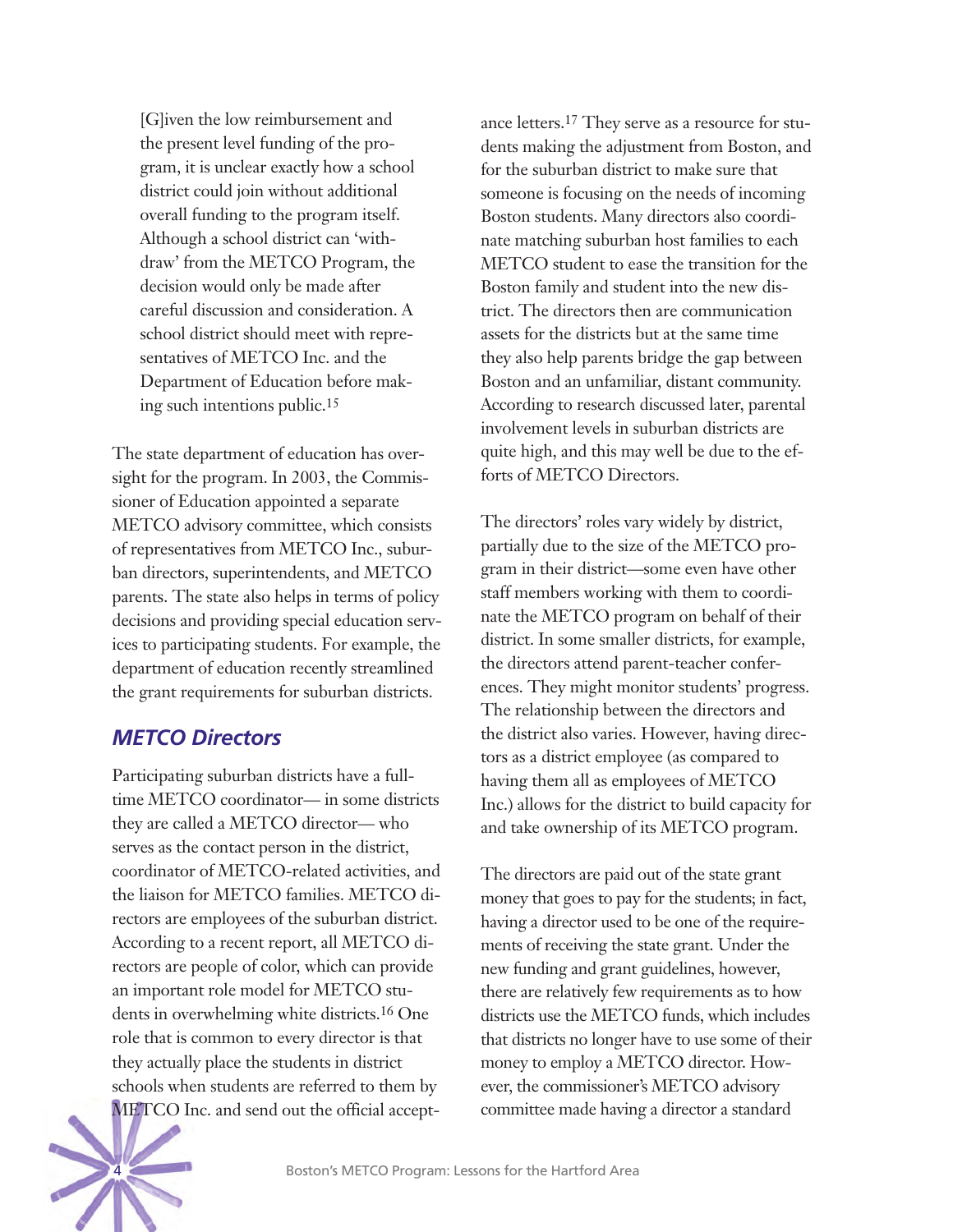that each participating suburban district should meet. According to interviews, the program is stronger because of the presence of these directors—a statement that was implicitly endorsed by the METCO advisory committee's suggestion of their continued employment.

There is a METCO Directors Association of all districts' directors to help provide professional development and other training to enhance the experience of both district and METCO students as a result of the increased diversity in the schools.18 They also have their own meetings to keep each other informed as to what's going on in their communities.

#### *METCO Inc.*

METCO Inc. is a non-profit organization that has been designated as the service provider by the Massachusetts Department of Education for the Boston METCO program. (Springfield Public Schools is the Springfield-area service provider). In this role, METCO, Inc. handle applications and refers students for placements to suburban communities, provides support services to METCO students, and coordinates advocacy in support of the program's funding. METCO Inc. receives approximately 5% of the overall funding for the program for serving as a service provider.

One of METCO, Inc.'s primary functions is to take applications and refer students for placement. The application process begins when parents place their student on the waiting list. Parents can put their child on the waiting list at any point in time: some add their student shortly after they're born, and some choose to join the list when their child is about to start school. Families are asked to update their contact information every year so that METCO Inc. will be able to reach them when their

child's name comes up for a placement. The waiting list has approximately 12,000 students. Because of the length of the waiting list which is several times as large as the number of available spaces in suburban schools—there is little separate publicity or outreach to eligible families. Any minority student who lives in Boston is eligible for METCO. Boston Public Schools describes the METCO program in all its enrollment information and the Massachusetts Department of Education (DOE) has application information on its website as well.

Each year, METCO Inc. invites about 3,000 students (and their families) from the waiting list to information sessions. These sessions are offered at different times during the day, night, and on weekends to try to accommodate the working schedules of the families. If interested, parents fill out the application and return it, along with supporting information, to METCO Inc. The placement staff then refers student applications to suburban districts based on their availability. The METCO Director/coordinator completes the district's selection process and actually determines if and which district school the prospective METCO student will attend.

METCO Inc. annually places approximately 460 new students, most of whom are in kindergarten through second grade.19 The time on the waiting list averages up to five years, though this varies by student's race and grade level.20 The goal is to try to get the racial composition of METCO students to be similar to that of Boston Public Schools. However, the program is disproportionately African-American: 77% of students are black.21

Part of METCO Inc.'s role is, in coordination with METCO Directors, to help build relationships between the families and the subur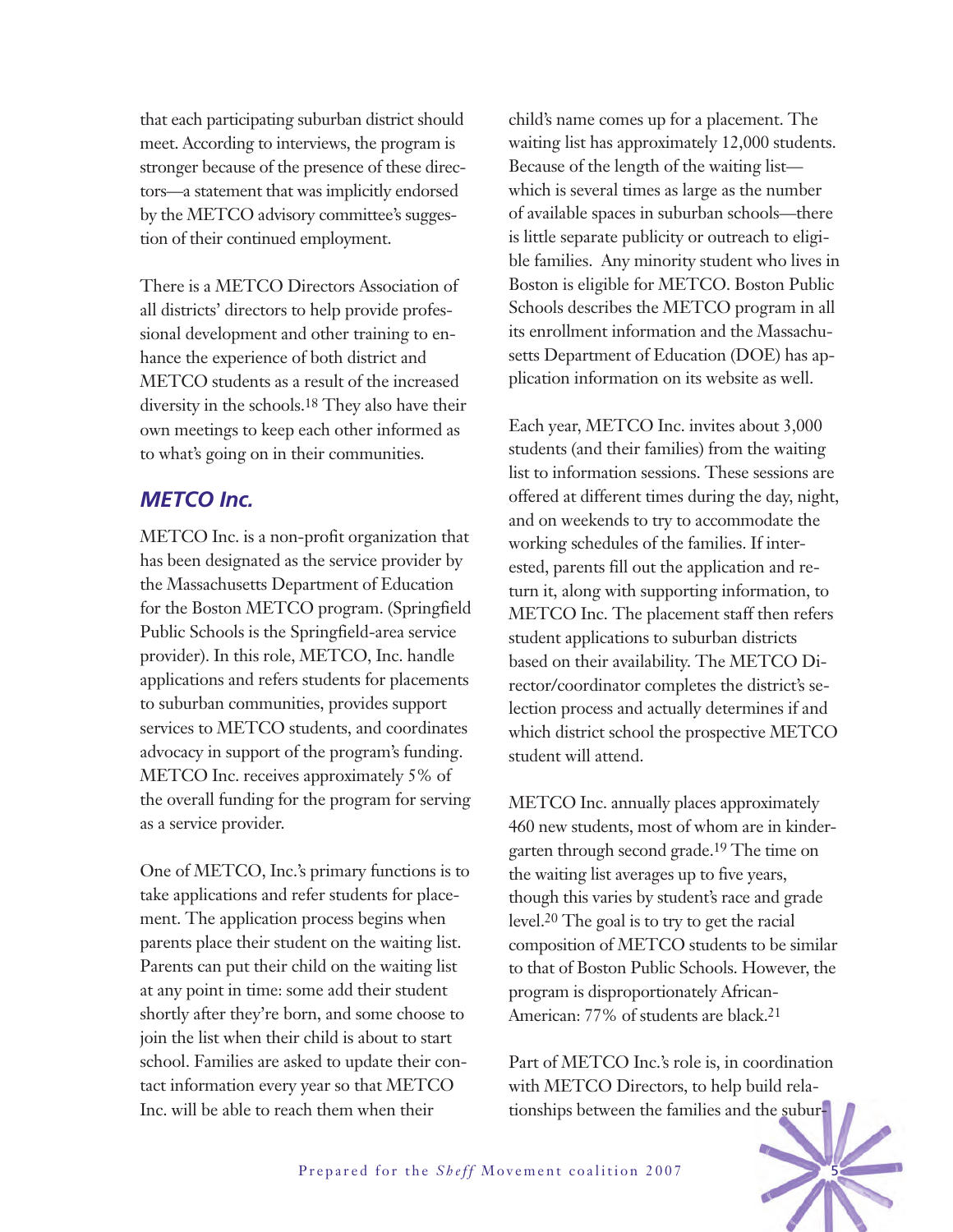ban districts to help support the success of their students. To provide these support services, they employ two social workers, a guidance counselor, and student services administrators.22 Additional services include providing after-school tutorial programs at METCO Inc., SAT preparation courses, exam school (Boston Latin School exam) preparation courses, elementary summer school, counseling, and student financial aid workshops. Finally, METCO Inc.'s office in Roxbury is a place that students can stay if there are transportation problems and provides classroom/meeting spaces for hundreds of meetings or workshops.

#### **METCO organizing, public education, and lobbying efforts**

Lobbying is particularly important for the existence of METCO since it is funded by annual state grant, and is thus subject to the whims of the economy and the political process.23 To try to maintain political support for the program and thus continued funding to support the program's existence, METCO Inc. coordinates an annual lobby day in which supporters go to Beacon Hill to lobby the state legislature. For this year's lobby day (March 22, 2007), METCO, Inc. (after consulting with the METCO Advisory Committee and legislative leaders to achieve consensus) sent a series of memos to the suburban districts with very specific information about what they wanted increased, information on other discussions they'd had, contact information for who they suggested the suburban constituents to contact, etc.24 METCO's legislative materials also include information about the success of students in their program (with comparison to non-METCO suburban and urban peers).25 According to the program, state legislators did not question the success of METCO, perhaps

due to the inclusion and continued publicity of the success of the students in their program. METCO Inc. also encourages METCO parents to be registered voters, to help increase their political power.

Over 40 years, METCO has suffered or fought off many budget crises, which have reduced services, frozen transportation funds and limited student and district participation at various points in time.26 Since 1992, most years the program has been level funded: eight of the fifteen years there was no increase in funding from the preceding year.27 There have been two years that the funding was reduced, in 2003 and 2004, when the state's economy was not strong.28 Most recently, there were three increases in funding, \$2 million more each year than the preceding year's budget. In other words, METCO's funding seems to depend, at least somewhat, on the economic situation of the state. The current budget proposed by newly elected Governor Deval Patrick in early 2007 did not include increased funding despite the state board of education's recommendation for an increase of \$860,000. However, a legislative amendment has proposed an increase of \$1 million (and subsequently approved by the Governor), falling short of the \$5 million requested by METCO Inc. This amendment was passed with the help of the METCO caucus of legislators. Despite recent funding increases, the program has not expanded into new districts or increased the number of students in the program. Instead, the money has been used to close the funding gap in terms of costs for the districts participating in the program; for example, the extra \$1 million, resulted in an extra \$300 per student for suburban districts in education funding.

There are a numbers of reasons that might explain the recent success in terms of funding in-

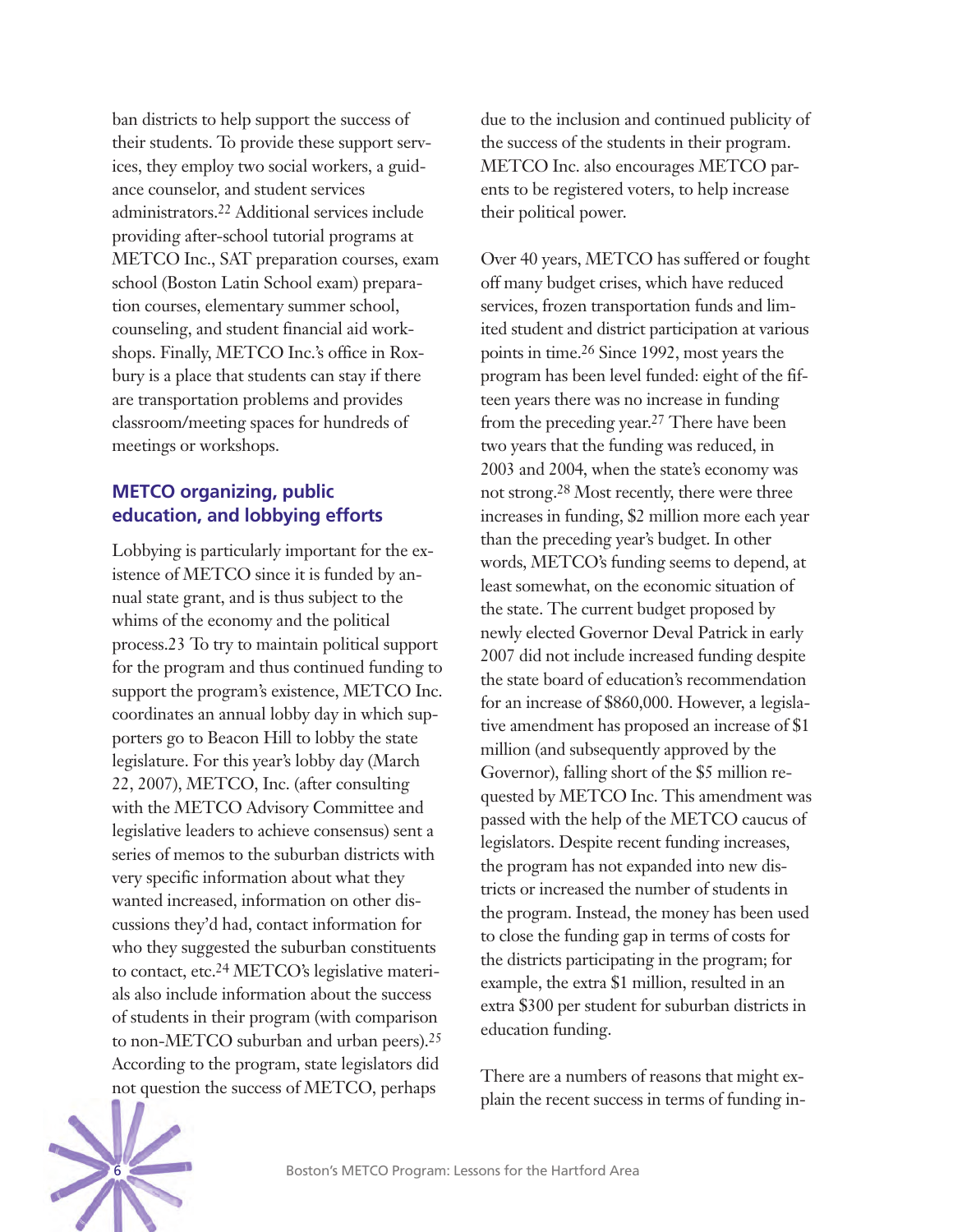creases, aside from the improving economy. Most notably retention of paid government affairs advisors initially with funds from a legal settlement as well as hiring a Public Affairs Director to coordinate the effort internally. A tactic METCO, Inc. has adopted, which came from their meetings at the statehouse, was to have information demonstrating the success of the program, specifically of METCO students.29 Former Gov. Mitt Romney's staff, for example, asked for documentation of the program's success in their initial meeting—despite the fact that preserving METCO was one of the governor's educational initiatives during the 2002 campaign. In response, METCO Inc. gathered data comparing the achievement of METCO students with Boston Latin students; now their presentations include comparisons with Boston Public Schools students and non-METCO suburban students. In order to provide such analysis, METCO Inc. instituted an annual survey to districts to ask them information about METCO students and all district students (as a comparison). They determine carefully what data they use, and to make sure that they have a strong message based on their data. For example, recent data that has been helpful to present includes MCAS passing rates, college attendance, and high school graduation rate. Particularly with the current policy focus on desegregation waning (and with this, funding for desegregation), it has become important to demonstrate that METCO is also a way to close the achievement gap.

Six years ago, a legislative committee of both urban and suburban parents formed to increase visibility at the State House, supported by grassroots organizing through METCO Inc. The parents have capitalized on the importance of their voice in the policy debate particularly during proposed funding cuts. One of the first things the group did was to try to craft a coherent message. There was little centralized information going to METCO parents—although METCO Inc. sent letters inviting parents to lobby day, there was not enough specific information about who they should meet with, what they need to ask for, etc. Annual data collected by METCO Inc. is incorporated as part of their message creation and is used to create newsletters and model letters (for parents to send), and as part of METCO's presentation on Beacon Hill.

METCO Inc. began looking into lobbying a few years ago because of a comment from a state senator in a suburban district that METCO's funding was fragile at the Statehouse. Two lobbyists from major political lobbying firms in Massachusetts had done some work informally and proposed to jointly work for METCO. Using money from a legal settlement (with a local radio station after on-air personalities used racist language to describe METCO students), METCO Inc. had seed money to hire lobbyists. They have been able to retain the lobbyists through additional fund-raising and then set up a continuation fund to continue to retain the lobbyists. Part of their settlement with the radio station included having public service announcements aired by the station for two years.

Another key factor in METCO's success was in securing a key ally in the state Board of Education. Following a well publicized slur by local radio broadcasters, METCO representatives attended a board of education meeting several years ago along with a Boston city councilman, who presented a resolution denouncing the radio station (and their slur) and the state's poor funding of METCO. The renewed attention to METCO because of the radio incident helped to galvanize support as well as creation of METCO Advisory Com-

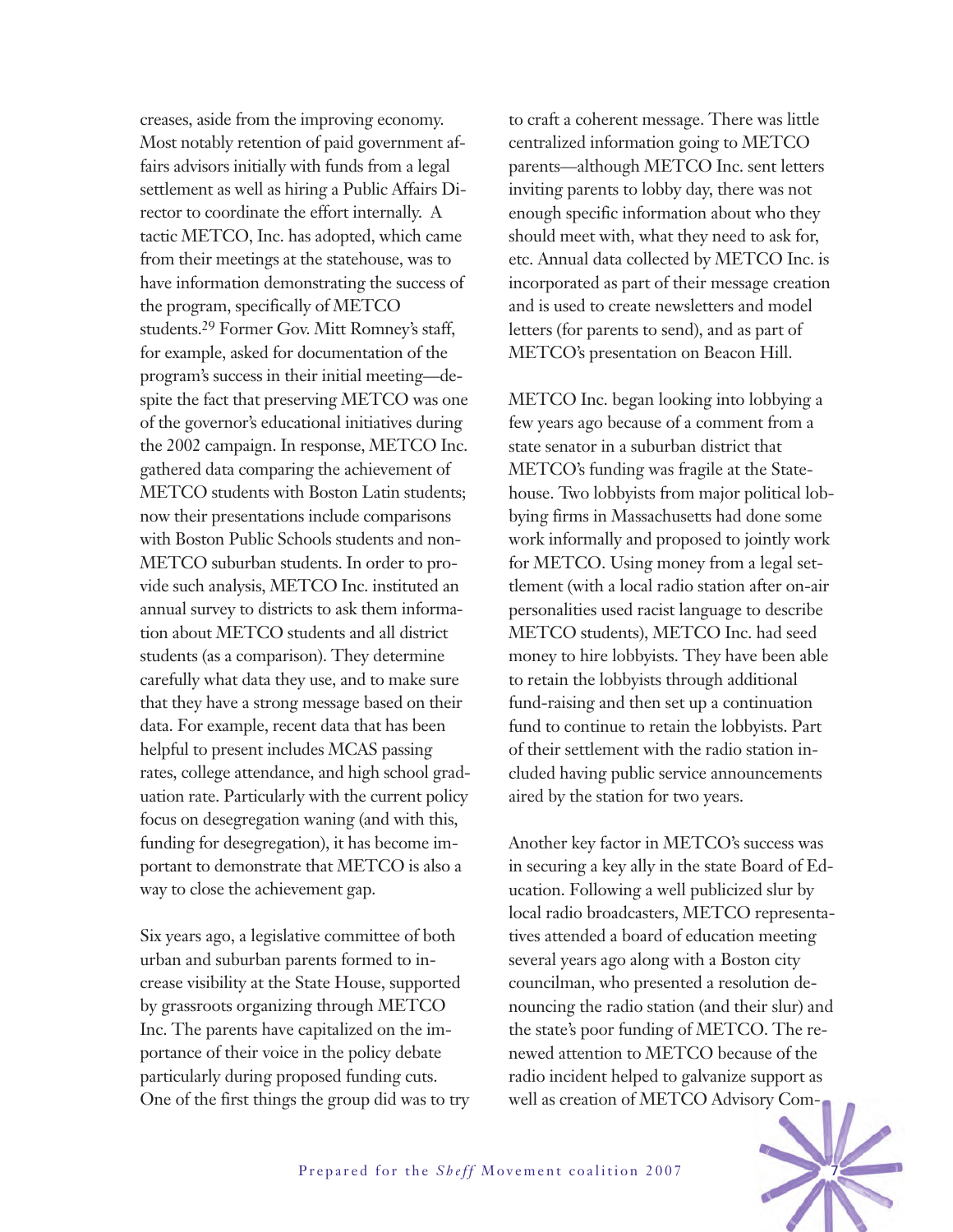mittee. In the last three years, the Board of Education has consistently recommended increasing METCO's funding, which is ironic due to the fact that METCO was left out of the state's 1992 Education Reform Act. This Act set the foundation level for funding all other students in the state, and METCO's omission can partially explain why it has been hard to increase funding since then. Interviews with METCO staff suggest that the relationships that lobbyists have built with legislators, along with the publicity of the radio incident to focus attention on the program were important factors in the recent funding increases and defeating a proposed funding cut of 40% from the Ways & Means committee of the Legislature six years ago.

#### *Suburban Support*

Another source of support for METCO's funding has been from the suburban districts. Although METCO has long had the support of Boston's African-American legislators, it tended to get less support from other Boston legislators who felt that their constituents had many needs to address. There has been a concerted outreach from suburban school committees to their legislators regarding METCO's funding, again using the messaging and specific requests developed for their use by METCO Inc. Because of the wealth of most suburbs participating in METCO, suburban legislators generally have typically fewer requests for aid than urban communities. Further, since the funding per student (\$3,700) for fiscal year 2007 is much less than the average per pupil expenditure in the suburban districts (which averages around \$12,000), the suburban districts and their representatives have reason to advocate for increased METCO funding.30 In fact, a senator from one suburban district who ran as a "friend of METCO"

helped to organize a METCO legislative caucus to bring together representatives from both Boston and the suburban districts to work together across district lines.31

Although it is not true in every district, the consensus is that most districts are quite supportive of METCO. One person from a suburban district commented, "METCO makes suburban districts feel good." As discussed earlier, many of the suburban districts are overwhelmingly white and thus value the diversity that METCO brings to their community. The last time a district joined METCO was in 1977, thus participating districts have decades of experience with the program. In the 1970s, in fact, the program grew to its largest size with approximately 3,500 students. State policy and funding availability prevented further expansion.

Since many of the suburban districts were experiencing declining enrollments in the 70's, it is possible that they could have grown the program even larger or expanded to other districts but the state froze funding. With the recent funding increases, there has been a small growth of the program.

Concern about funding is usually the mantra of opponents in suburban district to the METCO program.32 Four years ago, there was discussion in one suburban town about the future of the program. There was a referendum at the annual town meeting as to whether to continue their level of participation in the program as is, diminish participation, or increase participation. This town had one of the highest percentages of METCO students, and they went through a deliberative process of determining how much they perceived that METCO students cost to accept, above what the district received in their METCO grant.33 The town also hosted a Saturday forum of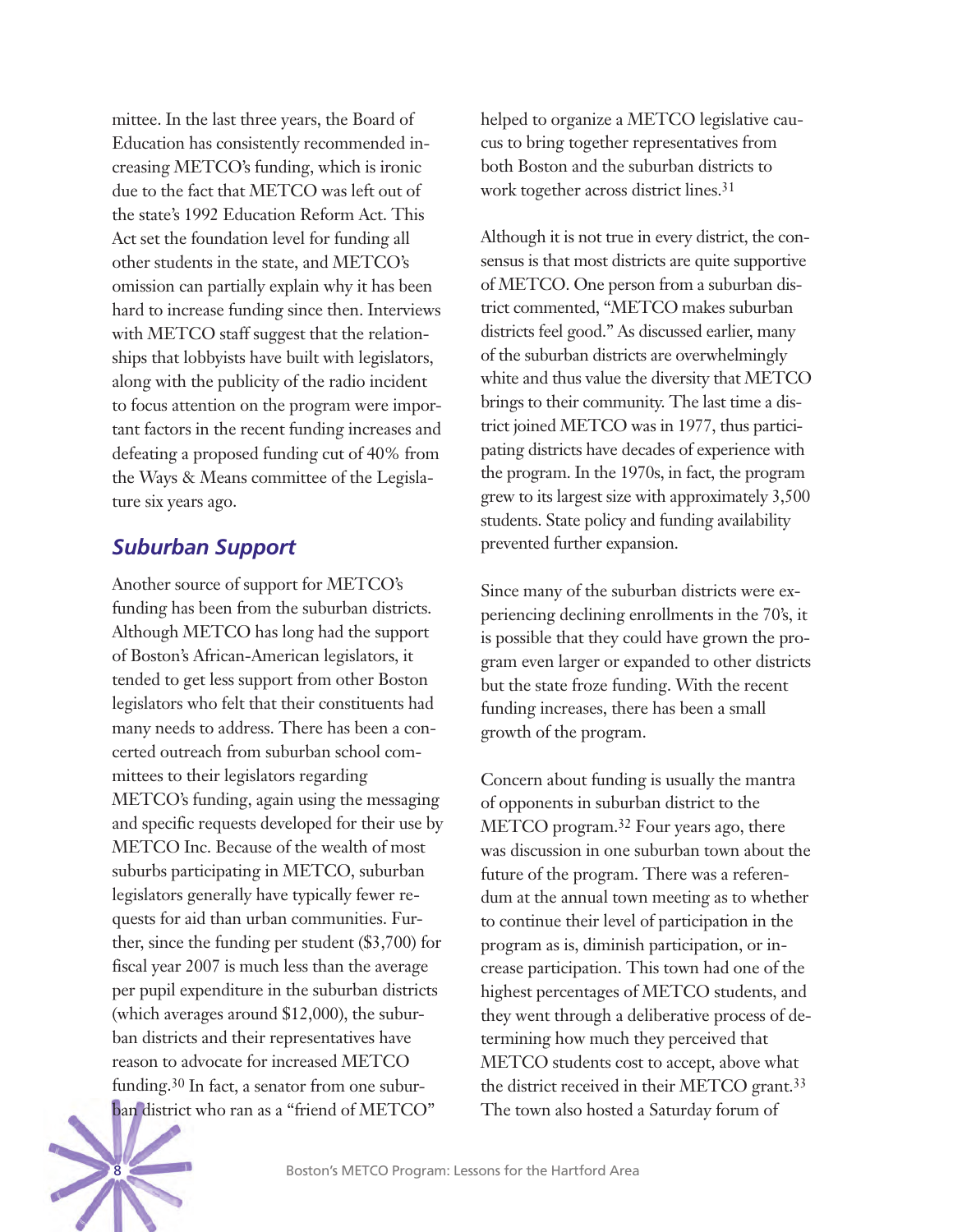community conversations, which were led by mediators and also included invited representatives from METCO families and METCO Inc. Ultimately, the district voted to keep its participation at its current level.

#### *Conclusion*

METCO, by many measures, is a successful program and a program for which there is high demand. The fact that it has not expanded significantly in decades (though notably it hasn't declined either) demonstrates the lack of political will for integration programs and the difficulty in obtaining funding despite Massachusetts' Racial Imbalance Law. In order to expand the program, METCO Inc. staff suggested that in addition to demonstrating the success of METCO students, it was important to have people who wanted integrated schools. Other sources of support are having students (both urban and suburban) write about the importance of METCO, draw on support from teachers and parents, and information from the education and social science briefs submitted to the Supreme Court in Louisville/Seattle integration cases about the benefits of integrated schools.

Another point is that METCO historically expanded through a grassroots effort in each town. METCO leaders would go to the meetings of local organizations, churches, and people's homes to talk about METCO. Ultimately, they found that the school committee was the key and since they are elected it's important to demonstrate town support. The school committee in many cases could also serve as the champion for METCO in the town—in other places, it might be a superintendent or even a local resident. It was important, however, to strategically choose which communities they explored expanding to.

METCO Inc.—not the state—actually goes into the communities. For example, a local community once voted down METCO has recently expressed interest in participating but it is unlikely they would consider expanding to this town. METCO Inc. staff also noted that the state had suggested imposing a similar citysuburban desegregation program with students from Lowell and Lawrence going to Andover (white, rich suburb), which met with resistance because it wasn't a grassroots initiative.

### **Research findings**

In contrast to Project Concern and Choice in Hartford, much of the research on the METCO program has been done in the last decade. In the early years of the program, an outspoken opponent of desegregation, Professor David Armor, studied METCO and his findings of mixed results from METCO students were widely touted including by President Richard Nixon against the effectiveness of busing. Boston's own desegregation strife in the years following METCO's beginning has been the focus of countless research studies and has overshadowed METCO.

Ten years ago, Professor Gary Orfield and a team of graduate students at Harvard, at the invitation of METCO, surveyed parents of all students participating in METCO (a sample of over 2,400 parents, or around three-quarters of all parents).34 They also surveyed students in three of the suburban districts. These two studies focused on three areas: 1) who participates; 2) why they participated or what they perceived to be the benefits of participation and 3) improvements needed. Some of the study's findings included:

**1) Participation.** In terms of program participants, one quarter of METCO students had been put on the METCO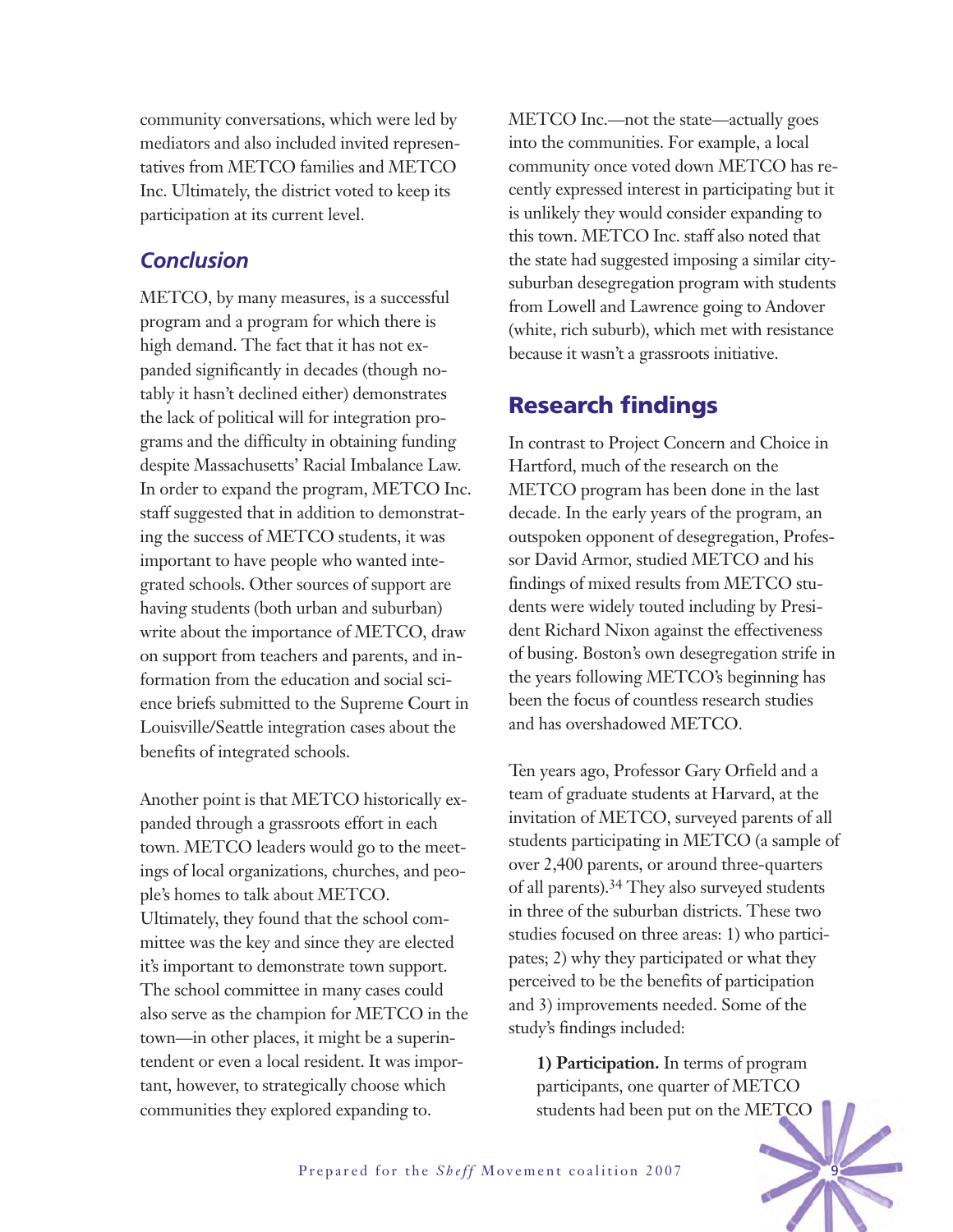waiting list by the time of their first birthday. Almost a tenth of METCO parents surveyed had been METCO graduates themselves, which could explain their knowledge of the program—though this also speaks to their impression of important benefits that they received as students and the fact that METCO graduates remain in Boston. The experience of friends was another important factor in parents choosing METCO. Over two-thirds of parents were black, though their incomes varied widely, with only one-eighth indicating their household was in the highest income category. Further, only one-quarter said that they would enroll their children in their local Boston Public School if METCO wasn't available—which was mainly those who were in the lowest-income of METCO parents. Nearly onehalf indicated that they would send their child to private schools; others indicated they would look for magnet or exam school options (e.g., Boston Latin School). Some parents even indicated that they would move out of Boston if METCO hadn't been available for their children.35

**2) Program Satisfaction.** Parents generally indicate that they are very involved with the suburban schools (at rates similar to participation with Boston schools of other children) and indicate general satisfaction. Their reasons for choosing METCO were mainly academic related (almost three-fourths indicated this was the most important factor in their decision), though other popular reasons included safety and wanting an integrated education for their child. Over 90% of parents thought that METCO had been a great experience in helping their child learn to get along with students of other

backgrounds; an equally high percentage of METCO students agreed with this assessment. Perhaps contributing to their rosy assessment of interracial relations, 85% of students thought that their experience with host families and other suburban families had been excellent. A lower but still an overwhelming majority of parents thought there was good respect for their child's background in their suburban school; although students were less likely to agree with their parents on this point. Further, parents reported some discrimination, though few felt it was serious, particularly among faculty and staff. The highest "serious" discrimination reported by students was from the suburban police.

**3) Recommendations.** The lack of faculty diversity was a major recommendation by parents and students although a large majority of parents believed that their children's teachers were very good. Over 40% thought hiring more faculty and administrators of color was the highest priority (although, of course, this is beyond the control of the METCO program). Other suggestions included more diversity awareness training for teachers, late buses, afterschool training, and METCO person on school boards.

According to METCO Inc.'s research, approximately 250-270 students graduate annually and many of these students attend selective four-year colleges. However, their annual surveys also show that a lower percentage of METCO students are in AP classes than suburban district students, passing MCAS at advanced (vs. proficient) rating, etc. This leads to concerns that the expectations for METCO students (either implicitly or explicitly) are different than for district students. Gathering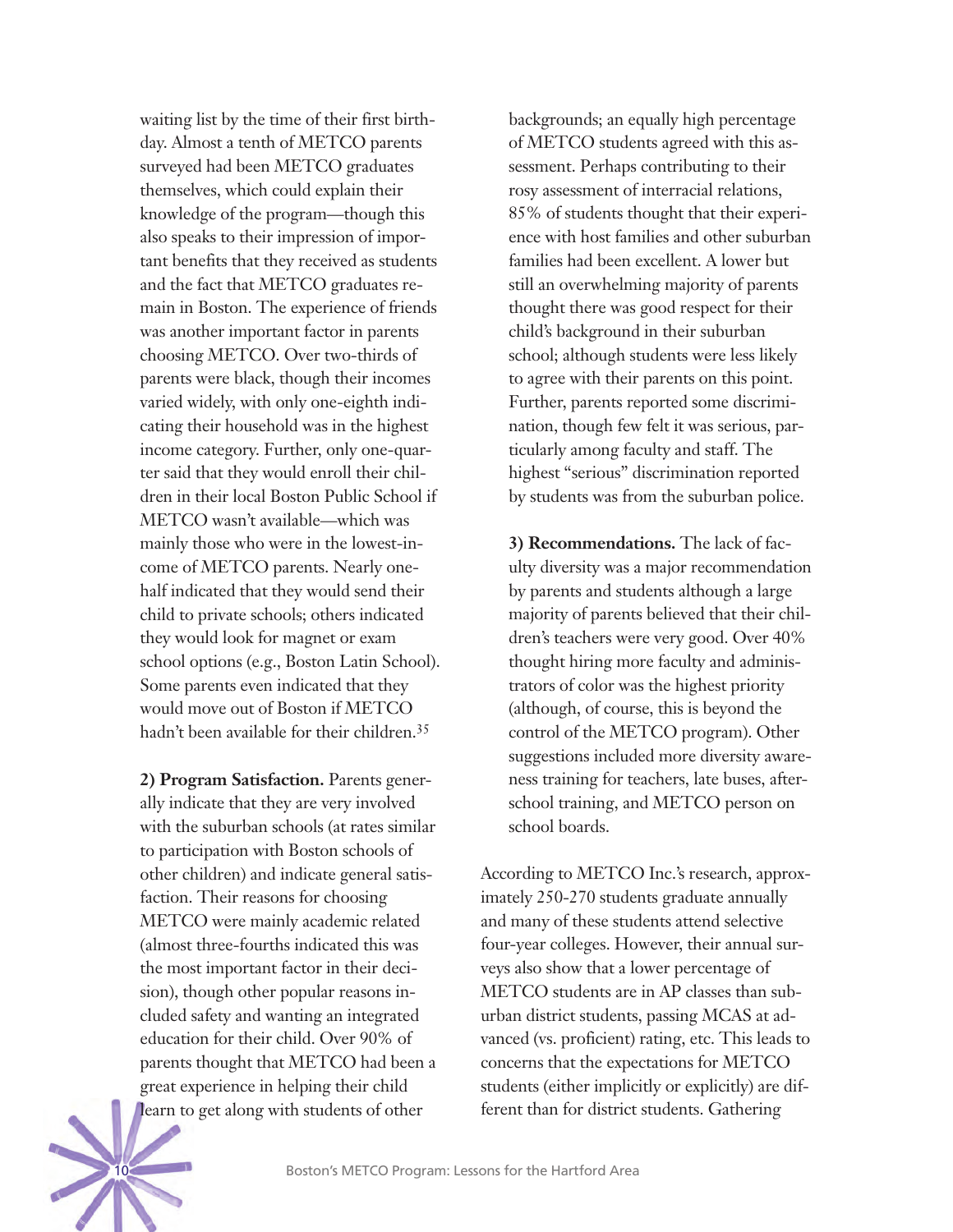data helps to monitor such discrepancies, and could allow the districts who report this data to METCO Inc. to examine why these disparities exist.

Susan Eaton's more recent qualitative study drew on interviews with 65 African American METCO graduates to understand the effect that the program had on the lives of these participants, and builds on prior desegregation literature about the long-term outcomes of attending desegregated schools.36 Like the Orfield study, Eaton describes the ambitions of many METCO alums who were interested in what they perceived to be better educational opportunities in the suburban districts. She notes the contrast to the benefits of METCO touted by many white, suburban supporters of the benefits of integration that the program creates. Although it is likely that most METCO families believe that desegregation is important, it is not the primary motivating factor, particularly since participating in the program incurs serious costs (albeit not financial) for students and their families.

Eaton's narrative displays the ambivalence of participation in a program like METCO. Though virtually all alumni agreed (to some extent) that they would participate again or they would want their child to participate in METCO, there was some hesitation. Further, they admitted that they likely would not have answered in the affirmative while they were actually in METCO. Benefits from participating in METCO cited by alumni in Eaton's study included: feeling more comfortable with whites (in college, in the workplace) than they believe they would have been without attending the suburban schools; and access to more prestigious educational and job opportunities. At the same time, there were cultural clashes with white suburbs—feeling as though their

peers stereotyped them. They also reported that there were few instances of black history being taught in their schools. As a result of their participation—and the long bus rides they endured—some felt alienated from their communities. In fact, two-thirds of those interviewed spoke of wanting to attend an allblack college in response to this disconnection with the community. Despite the differences the METCO participants felt straddling the two sides of Boston's color line, nearly twothirds of the METCO alumni interviewed remain in Boston.

# **Conclusion: Lessons for Hartford**

One of the most notable differences between METCO and Project Choice is the number of participating students. METCO is three times the size of Project Choice. These differences are particularly notable when comparing the number of METCO students and their percentage of each district's enrollment as compared to suburban Hartford districts. In the Hartford area, only one district has more than 100 students; in the Boston area, ten districts have more than 100 students including one district that has over 400 students. In thirteen Boston suburban districts, METCO students constitute over 3% of total district enrollment. In the Hartford region, no suburban districts have Project Choice enrollment reaching 3%. Other significant differences between the programs are the funding per student and the METCO Director employed by each participating suburban district.

What can be learned from the METCO program? Despite recurring funding battles, METCO remains a popular program for suburban districts, among state leaders, and among Boston families. METCO Inc., in tan-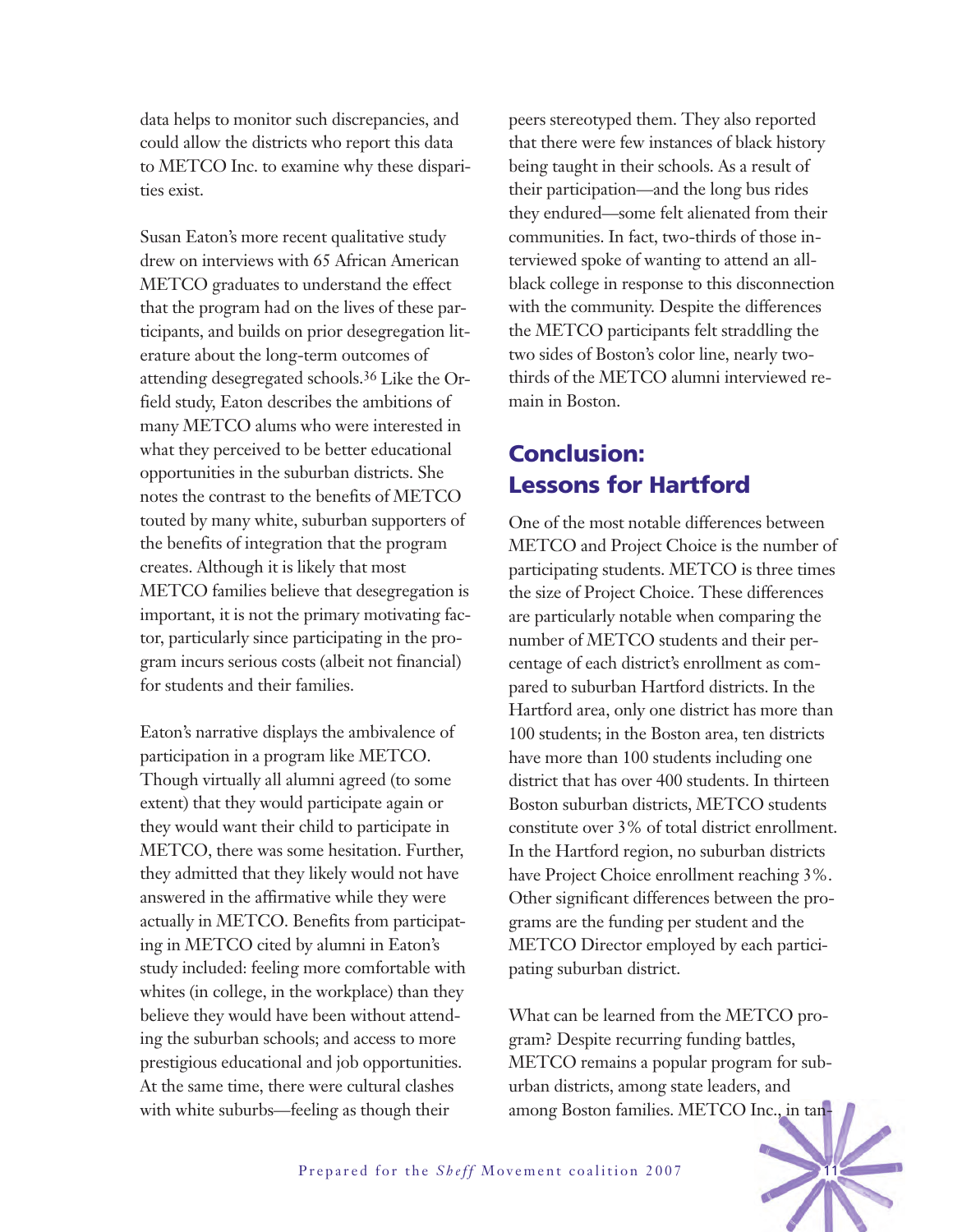**Figure 1:** 

**Program Attributes of Boston and Hartford City-suburban Desegregation Program**

|                                                                  | <b>Boston</b>                                                                                             | <b>Hartford</b>                                |
|------------------------------------------------------------------|-----------------------------------------------------------------------------------------------------------|------------------------------------------------|
| Number of<br><b>Participating Students</b>                       | 3,300                                                                                                     | 1,070                                          |
| Participating<br>suburban districts                              | 38                                                                                                        | 27                                             |
| <b>Funding per student</b><br>to suburban district <sup>37</sup> | \$3700                                                                                                    | $$2000*$                                       |
| Year Began                                                       | 1966                                                                                                      | 1966                                           |
| Magnet schools/<br>Intra-city choice option                      | No                                                                                                        | Yes                                            |
| <b>Transportation</b>                                            | Operated byMETCO Inc. or by<br>district; reimbursed by state                                              | Operated by CREC;<br>funded by state           |
| <b>Support services provided</b><br>by service provider          | Yes                                                                                                       | Yes                                            |
| <b>Support services in</b><br>suburban districts                 | <b>METCO Director employed</b><br>by each suburban district                                               | On an as-needed basis                          |
| <b>Publicity</b>                                                 | Annual Lobby Day at State<br>Legislature; coordinated with<br>parents, alumni, suburban<br>supporters     | Limited advertising a<br>few years ago by CREC |
| <b>Research on Program</b>                                       | Through annual survey of<br>districts; studies surveying<br>parents and alumni<br>done within last decade | Most research is several<br>decades old        |

\* Raised to \$2500 in 2007-08

dem with suburban METCO Directors, provide a support network for Boston students and families and help with communication and adjustment in suburban districts. METCO Inc. has engaged in a concerted lobbying and public education effort, which they credit for continued funding increases for the program. Additionally, legislative leaders, state education officials, and even the governor have lent their support to advocating for METCO and increased funding. Except for occasional discussions in isolated districts, participating in METCO is not controversial but is generally accepted. Ironically, this support comes despite the fact that METCO is completely voluntary on the part of the state and local districts—not the remedy to a desegregation case like Hartford's Project Choice.

The role of research in sustaining public support should not be overlooked. METCO can empirically demonstrate the achievement of participating students and annually gathers data to present to political leaders. Their own research has been augmented by surveys of parents and students as well as an in-depth study of graduate reflecting on the benefits of participating in METCO and the differences it has made in their lives. The alumni association of METCO students provides anecdotes from former students' experience to supplement data with narratives from students.

Thus, while there are improvements that can be made to METCO, it provides valuable lessons for Hartford as to how Project Choice can be expanded and improved.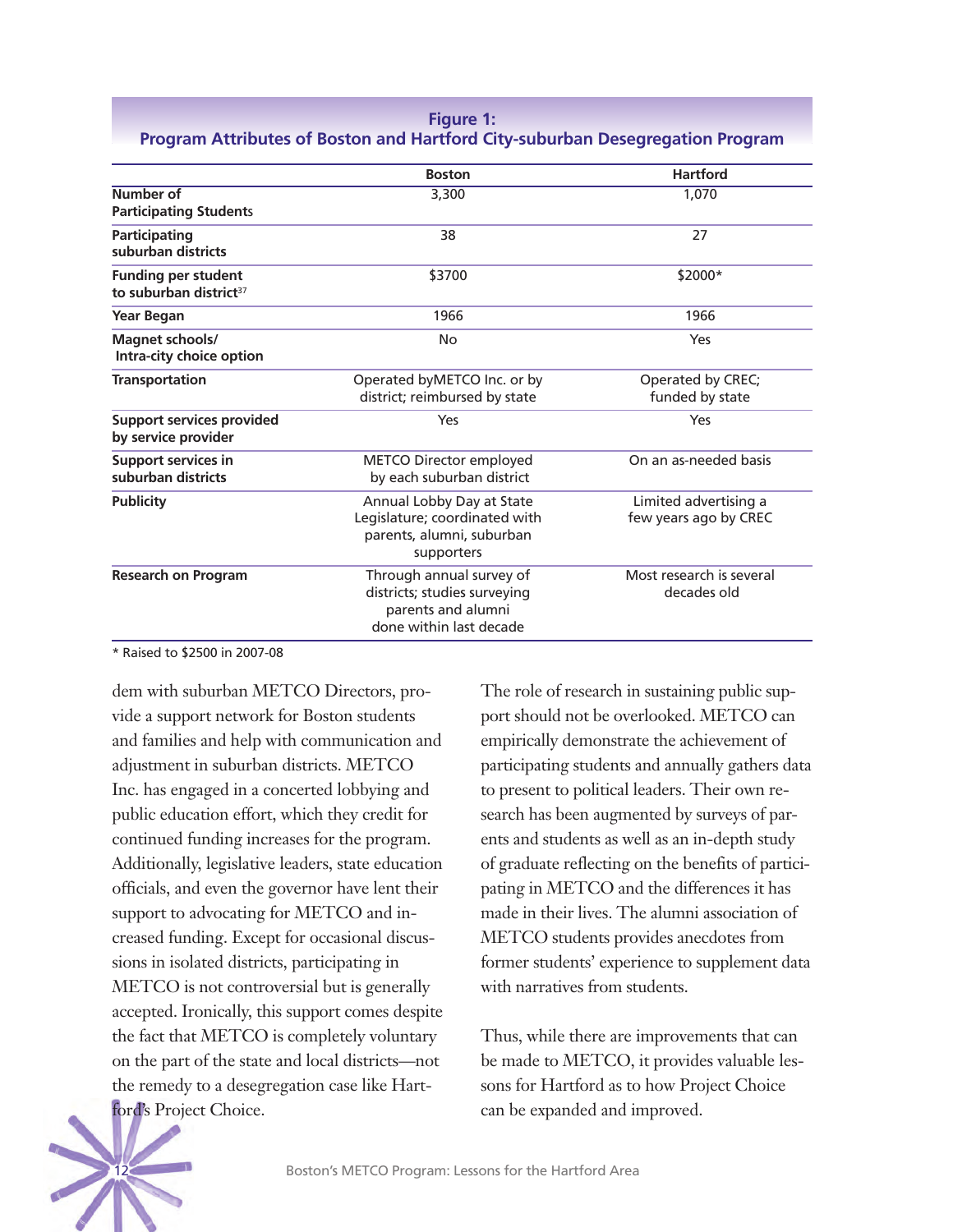#### *Endnotes*

- 1 McArdle, N. (April 2003). Race, Place, and Opportunity: Racial Change and Segregation in the Boston Metropolitan Area, 1990-2000. Cambridge, MA: The Civil Rights Project at Harvard University; Logan, J. R., Oakley, D., and Stowell, J. (September 2003). Segregation in Neighborhoods and Schools: Impacts on Minority Children in the Boston Region. Cambridge, MA: The Civil Rights Project at Harvard University; Stuart, G. (February 2000). Segregation in the Boston Metropolitan Area at the End of the Twentieth Century. Cambridge, MA: The Civil Rights Project at Harvard University; Harris, D. & McArdle, N. (2004). More than Money: The Spatial Mismatch Between Where Minorities Can Afford to Live and Where They Actually Reside. Cambridge, MA: The Civil Rights Project at Harvard University.
- 2 McArdle, N. (December 2004). Racial Equity and Opportunity in Metro Boston Job Markets. Cambridge, MA: The Civil Rights Project at Harvard University.
- 3 Berger, J. B., Smith, S. M., and Coelen, S. P. (April 2004). Race and the Metropolitan Origins of Postsecondary Access to Four Year Colleges: The Case of Metro Boston. Cambridge, MA: The Civil Rights Project at Harvard University; Lee, C. (April 2004). Racial Segregation and Educational Inequality in Metropolitan Boston. Cambridge, MA: The Civil Rights Project at Harvard University.
- 4 Louie, J. (April 2005). We Don't Feel Welcome Here: African Americans and Hispanics in Metro Boston. Cambridge, MA: The Civil Rights Project at Harvard University.
- 5 Eaton, S.E. (2001). The Other Boston Busing Story: What's Won and Lost Across the Boundary Line. New Haven, CT: Yale University Press, p. 3.
- 6 Data in this paragraph was taken from Census 2000, as displayed on Lewis Mumford site. Accessed on April 30, 2007.
- 7 For Boston MSA, see http://mumford.albany. edu/census/CityProfiles/Profiles/1120msa Profile.htm; for Hartford MSA, see http:// mumford.albany.edu/census/CityProfiles/ Profiles/3280msaProfile.htm (accessed on April 30, 2007).
- 8 METCO, which began in Boston and its surrounding suburbs, consists mostly of Boston students, but there are about 100-150 Springfield students who also participate in the program by attending school in suburban Springfield districts. It is ad-

ministered by the Springfield school districts, and differs from the Boston program in several other ways. Because of these differences, the smaller nature of the program, and the historical roots of METCO in Boston, the Springfield program is not discussed in great detail here.

- 9 There was a 1996 decision in the Connecticut Supreme Court in Sheff v. O'Neill finding the state liable, followed by 1997 remedial legislation (Public Act 97-290 "An Act Enhancing Educational Choices and Opportunities") incorporating the Project Concern program into remedy for the state violation and renaming it Project Choice, followed by 2003 court-ordered interim agreement for 1600 choice seats by 2006-07.
- 10 Data on district enrollment taken from National Center for Educational Statistics 2004-05 Common Core of Data, Public School Universe.
- 11 Data on METCO students provided by METCO Inc.; data on district enrollment taken from NCES 2004- 05 Common Core of Data.
- 12 It is believed that Framingham is withdrawing from the program, since it has not taken new students in recent years. Framingham is one of the most diverse suburban Boston districts. However, according to interviews, neither METCO Inc. nor the Massachusetts Department of Education has been formally notified of Framingham's withdrawal.
- 13 Connecticut also has a Racial Imbalance Law, though the Connecticut law only addresses within-district racial imbalance.
- 14 Another comparison is the funding for Open Choice students in Massachusetts, in which \$5,000 in funding goes with the student to the district they choose. This choice program, however, does not pay transportation costs.
- 15 "METCO Program Frequently Asked Questions," http://www.doe.mass.edu/METCO/ faq.asp?section=b Accessed on April 26, 2007.
- 16 Zoffer, G. and Palmer, E. (Fall 2005). "Profiles of Interdistrict Transfer and Voluntary Integration Programs in the United States." Edina, MN: Aspen Associates.
- 17 By law, the suburban districts are not allowed to have any screening procedures for METCO students that differ from other district students.
- 18 METCO Directors' Conferences have been open to district teachers as professional development op-



Prepared for the *Sheff* Movement coalition 2007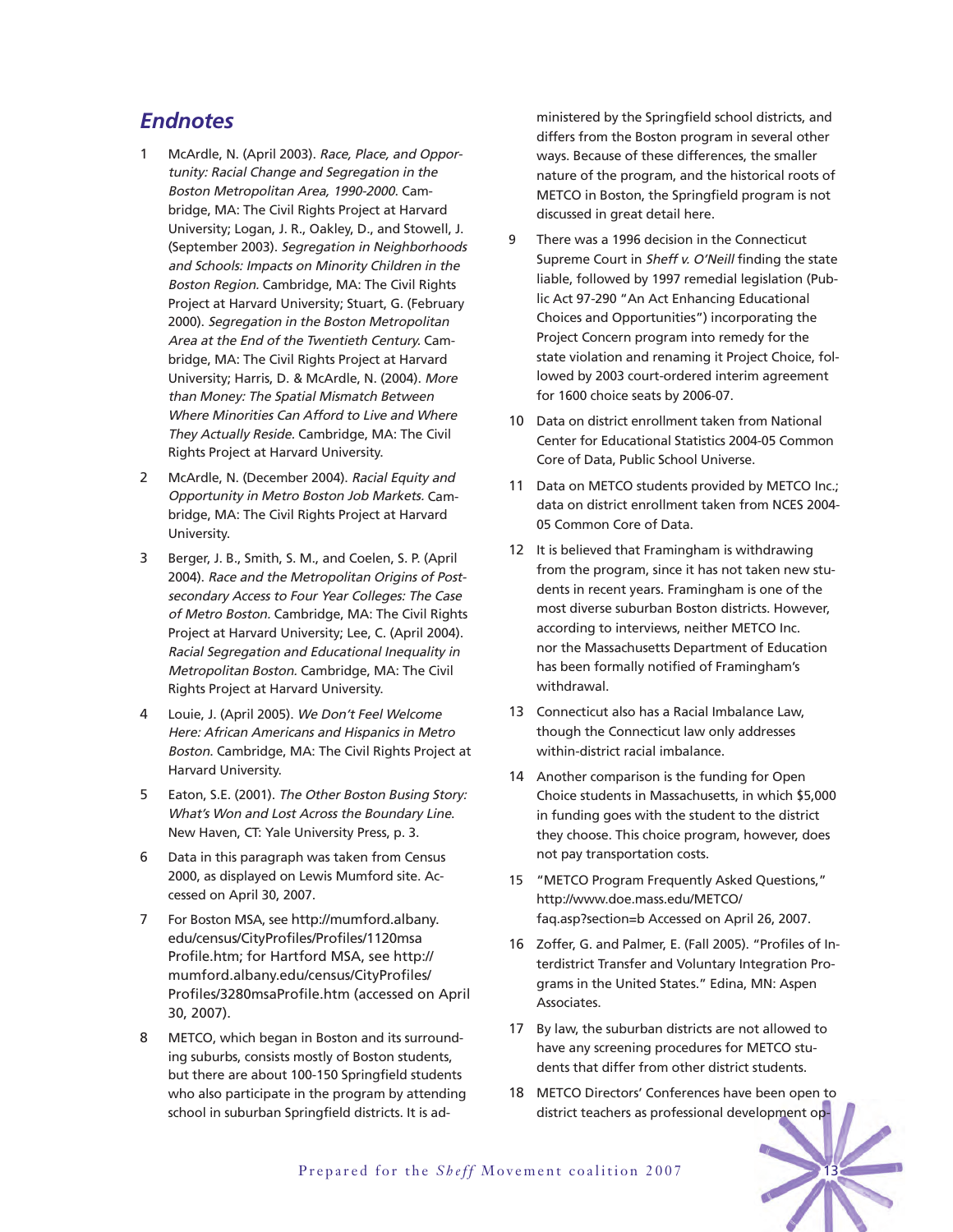portunities to learn about teaching diverse students.

- 19 By contrast, there were approximately 170 new Project Choice students placed in 2006-07; 124 of these students were in kindergarten through second grade.
- 20 One of the differences in the Springfield METCO program is that students are randomly chosen to participate via a lottery.
- 21 METCO, like Project Choice, tends to be used more often by African Americans. Some officials who were asked about this trend suggested this could be because METCO was begun by African-American activists and is still rooted within Boston's black community. There might also be at least a perception that suburban districts are less likely to have programs and teachers who can educate Latino and Asian students whose first language is not English.
- 22 METCO Inc. has a staff of 19, and also employs an executive director (Dr. Jean McGuire, who has tirelessly led the program for three decades, an associate director, public relations director, placement staff, transportation coordinators, and administrative staff). They also have a 22-person board of directors, which includes NAACP, suburban parents, a METCO Director, and a superintendent. The board includes substantial shares of both Boston and suburban residents.
- 23 The line item in state budget funding METCO is 7010-0012, which includes funding for programs designed to reduce racial imbalance (as defined by the Commonwealth's Racial Imbalance Act passed in the 1970s).
- 24 For 2007 examples see Appendix and "Legislative Alerts" http://METCOInc.org/legislature.htm (Accessed on April 25, 2007).
- 25 In order to gather these data, METCO Inc. has promised districts that they will not use the data to compare how students' achievement may vary by district but instead will simply be used in aggregate.
- 26 For example, according to interviews, seven years ago, during a budget crunch the MA Deputy Commissioner and former superintendent of a METCO-participating district, Mark McQuillan, froze transportation funding "in perpetuity"—which has since been amended with the increased funding. McQuillan is the new state commissioner of education in Connecticut.
- 27 It should be noted that level funding actually represents a loss in constant value dollars due to inflation.
- 28 Budget data taken from "METCO Policy Initiatives, updated 1-19-07" available at http://metcoinc.org (Accessed March 23, 2007).
- 29 However, the legislature has never allocated funding for a comprehensive study of the performance of METCO students, similar to earlier studies of Project Concern in Hartford. See Eaton, 2001 supra.
- 30 At the same time, despite the per pupil discrepancy in funding, the total amount of the METCO grant adds an important source of income for districts to their budget.
- 31 Six to seven years ago there was a moratorium on funding or student increase because of a concern about high transportation costs, which precipitated this response.
- 32 Related, there are sometimes concerns about special education students (who tend to cost more to educate) and meeting NCLB requirements for all subgroups.
- 33 This district differs from some districts in that they are committed to having 2 students per class from METCO while another policy states that anytime class size is more than 20 students, a new classroom must be created at the elementary school level. Thus, in this district, METCO is more likely to cause the creation of new classrooms than in most other districts.
- 34 Orfield, G., et al. (September 1997). City-Suburban Desegregation: Parent and Student Perspectives in Metropolitan Boston. Cambridge, MA: The Civil Rights Project at Harvard University.
- 35 On a related question, almost two-thirds of parents said that they would like to live in the community where their child attended school if housing were affordable.
- 36 Eaton, 2001 supra
- 37 Note: Hartford also gets funding for each participating Project Choice student at a rate that is roughly equivalent to half of the funding for one student.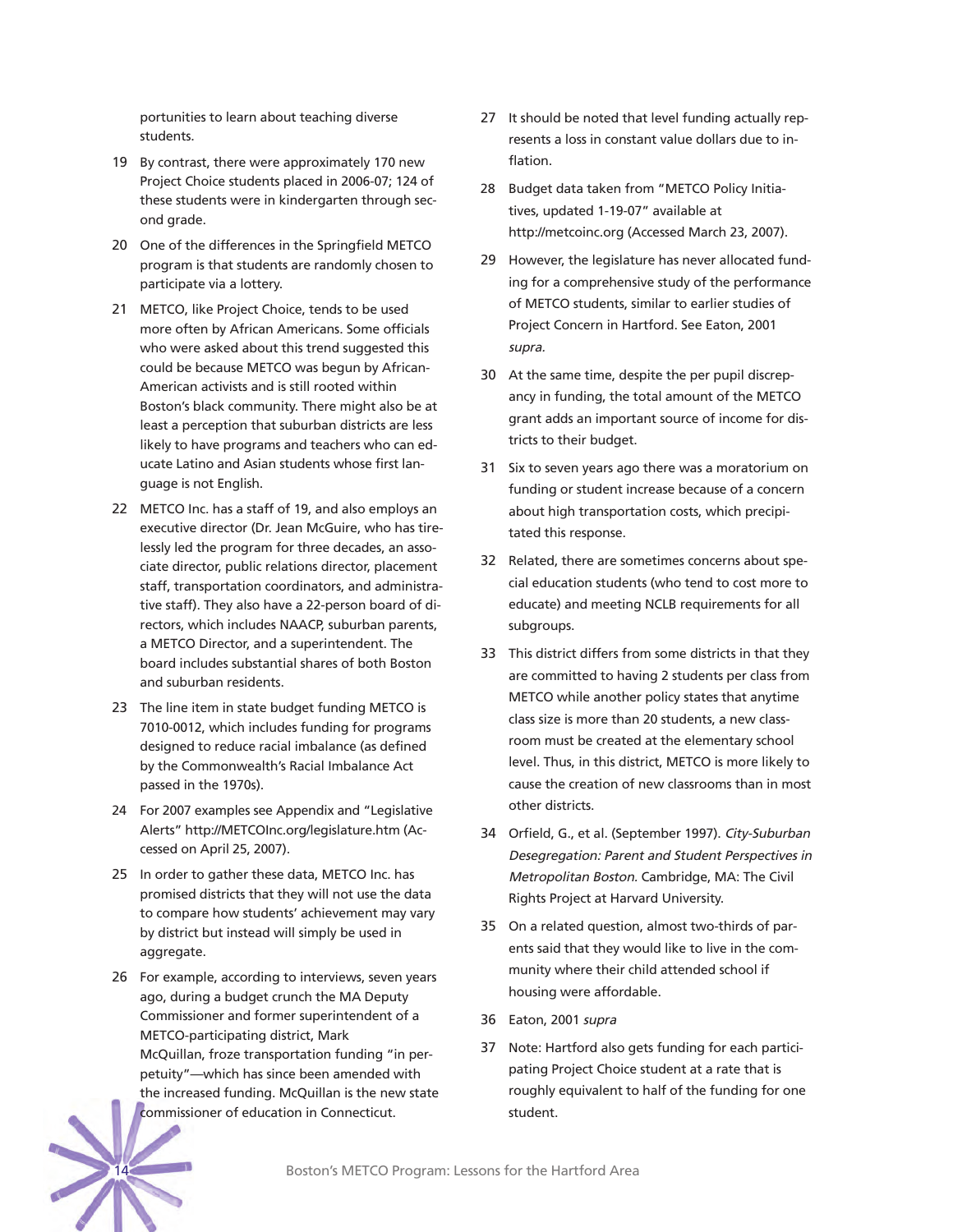# **Appendix: Example of Legislative Alerts Distributed by METCO Inc.**

# **METCO LEGISLATIVE ALERT**

#### **Metropolitan Council for Educational Opportunity, Inc. METCO, Inc.**

40 Dimock Street 6 Roxbury, MA 02119 (617) 427-1545 ex 11 6 Fax: (617) 541-0550

www.METCOinc.org

|                    | METCO Legislative Alert #1 - 2006/7                       | Friday, January 26, 2007                                               |
|--------------------|-----------------------------------------------------------|------------------------------------------------------------------------|
| TO:                | <b>METCO Superintendents and School Committee Members</b> |                                                                        |
| From:              |                                                           | Jean M. McGuire, Executive Director and Catherine Tang, Public Affairs |
| $C_{\mathbf{C}}$ : | <b>METCO Directors/Coordinators</b>                       |                                                                        |
| Date:              | Friday, January 26, 2007                                  |                                                                        |
| Subject:           | METCO March for Equity - Action Requested                 |                                                                        |

The METCO Advisory Committee, the METCO Directors Association, the METCO Superintendents Committee, the METCO Parent Legislative Committee and METCO Inc. have been working together to develop a long-term solution to METCO's perennial funding issue – its complete dependence on a One Year Education Grant. With your help, we believe that this is the right time with the right support in place to request implementation of a funding formula to address METCO's on-going needs. In a letter hand-delivered to Governor Patrick dated January 18th, the METCO family wrote:

We ask you to address the incredible opportunity that METCO represents for the 3,285 participating students and their over 100,000 suburban classmates in this transforming educational opportunity **by revising the annual grant mechanism of Item 7010-0012 Programs to Improve Racial Imbalance, the METCO program with the incorporation of the following proposed language**:

7010-0012 Programs to Improve Racial Imbalance (the METCO Program) For grants to cities, towns and regional school districts for payments of certain costs and related expenses for the program to eliminate racial imbalance established under section 12A of chapter 76 of the General Laws; *based upon \$5,000 (in current value 2007 dollars) per actual METCO student as of October 1 of the preceding year with an annual escalation index set to the United States Department of Commerce State and Local Government Price Deflator, the same index specified for Chapter 70 funding in Massachusetts General Laws, adequate transportation* and payment for services rendered by METCO, Inc. and Springfield public schools .............................. \$24,615,313

Prepared for the *Sheff* Movement coalition 2007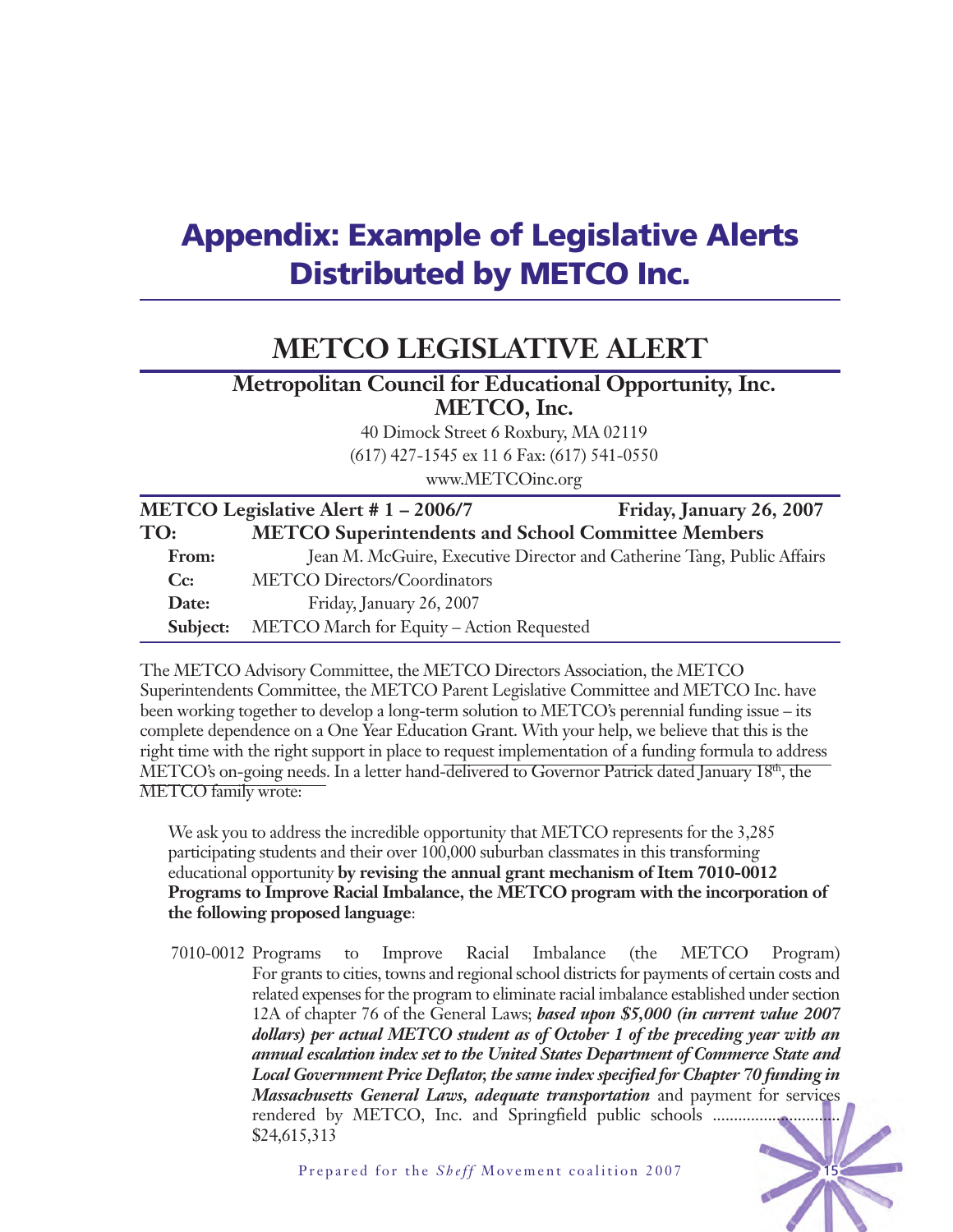**The help of Superintendents and/or School Committees is requested to solve METCO's funding** through the implementation of a fair and rational formula as outlined in the attached letter to Governor Deval Patrick and METCO Policy Initiative. The \$5 million increase in FY 2008 resulting from incorporation of the above formula would address the majority of program needs as identified by the METCO Advisory Committee convened by the Commissioner of Education. In the past three years, the METCO program has received \$12 million in new funding. Your support is needed to change the funding mechanism, which has hamstrung this vital program for nearly 40 years.

- 1. **Please contact your Representatives and Senator now** before they submit their budget priority letter for the next fiscal year to House Ways and Means Chair, Robert A. DeLeo or Senate Ways and Means Chair, Therese Murray. **Ask them to include the proposed funding formula language in the METCO Grant (Line Item # 7010-0012) with a funding level of \$24,615,313, a \$5 million increase over last year, as one of their** priority items. All Priority letters are due by Friday, February <sup>9th</sup>. House Chair DeLeo's one-to-one meetings with Representatives run from February 12<sup>th</sup> to March 16<sup>th</sup> and Senate Chair Murray began scheduling meetings on January  $11<sup>th</sup>$  and expects to complete them by February 28th.
- 2. Send a letter to Governor Deval Patrick and his A&F team requesting the implementation of the proposed funding formula with a funding level of \$24,615,313 in his FY 08 Budget Recommendations due out by February 28<sup>th</sup>.
- 3. Send a representative to the METCO Legislative Caucus Breakfast scheduled from 10 am to 11:00 am in the House Members Lounge at the State House on Wednesday, February 14th. The Massachusetts Legislative METCO Caucus was formed to raise awareness and increase clout in the halls of the State House.

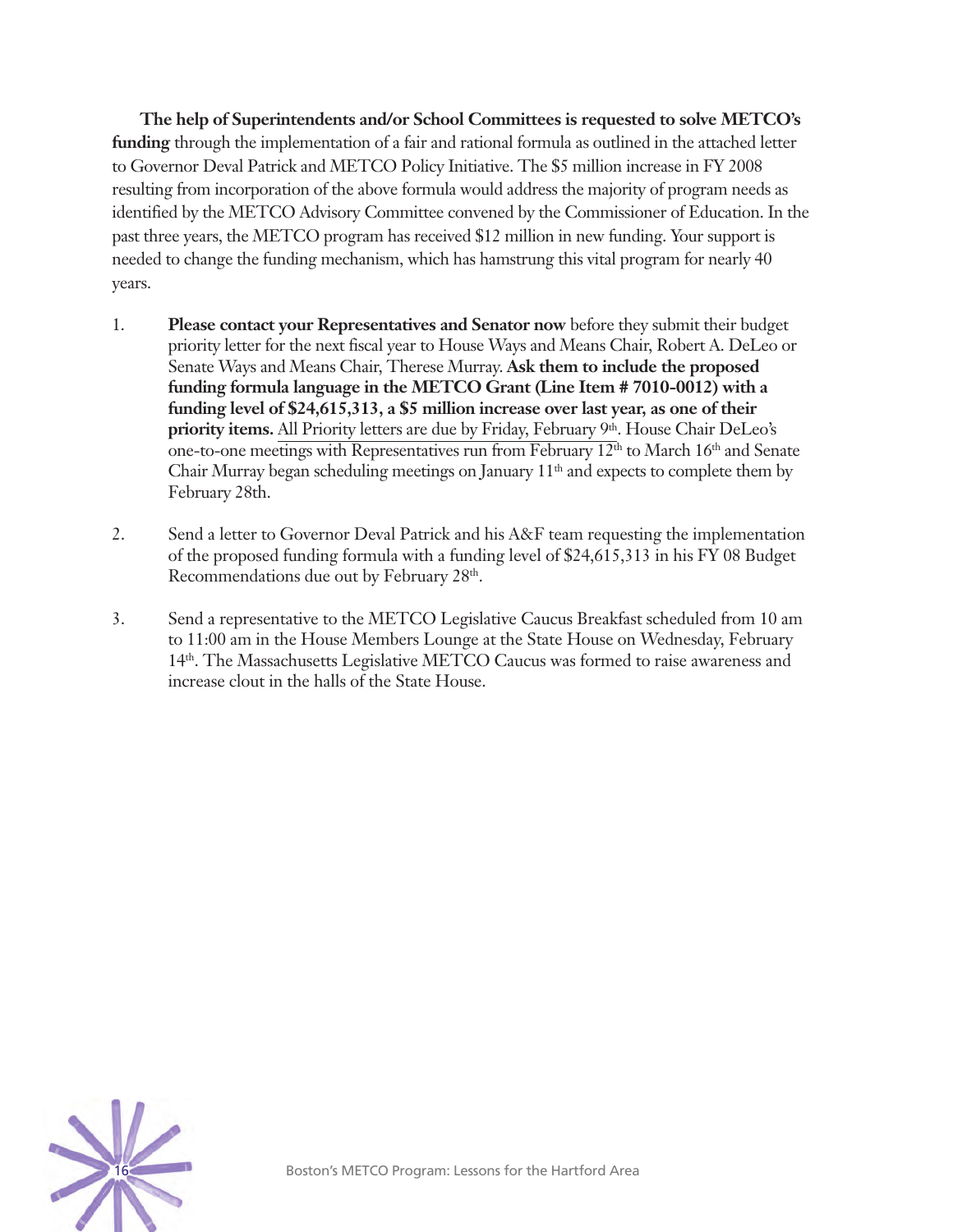







Thanks to Mary Pettigrew of ampersand graphic design for assistance with the design and layout of this report, and to James Baker (James Baker Design, Hartford) for the Project Choice Campaign logo.